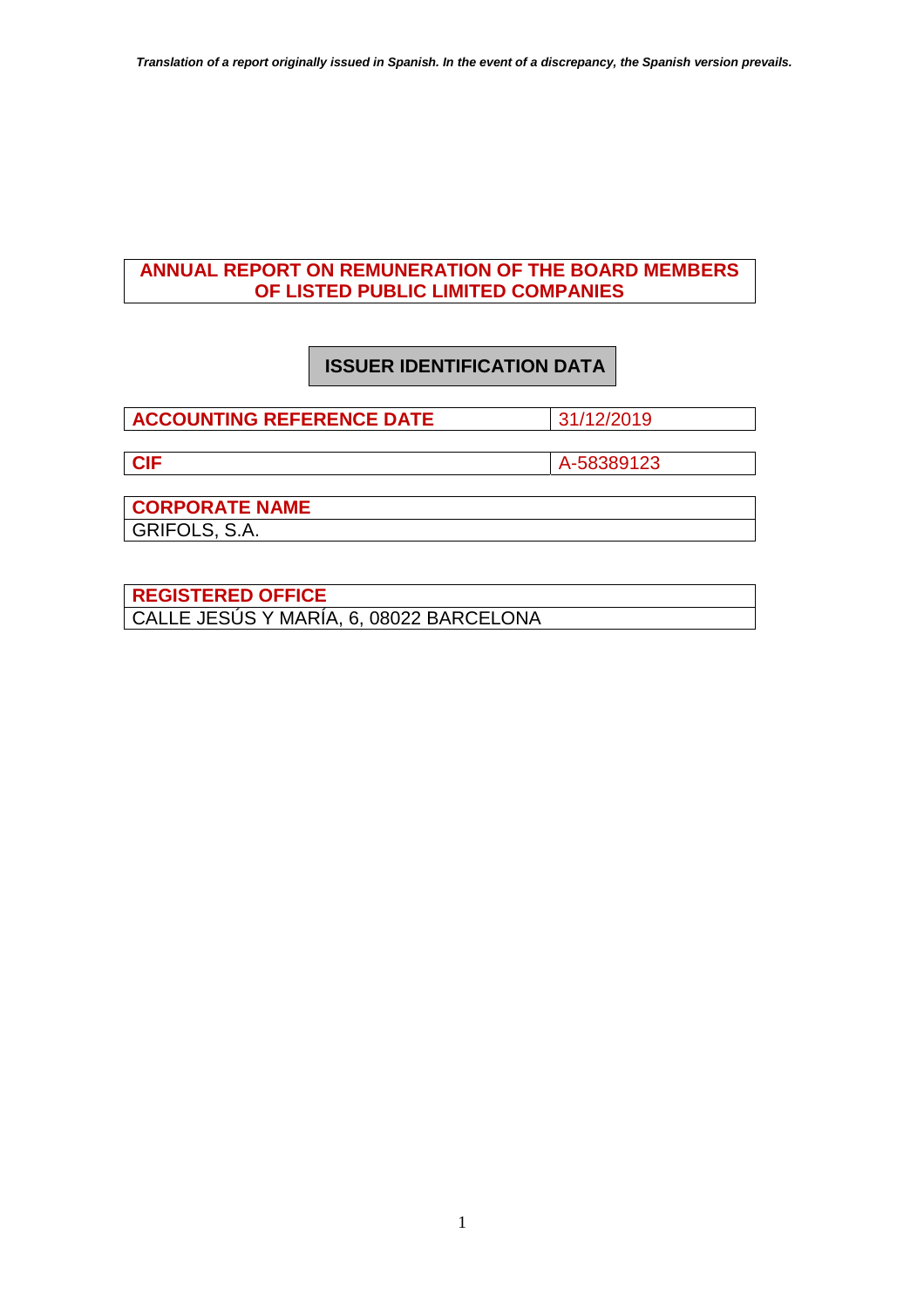## **A. COMPANY REMUNERATION POLICY FOR THE CURRENT FINANCIAL YEAR**

**A.1. Explain the remuneration policy for directors applicable to the current financial year. If relevant, certain information may be included by referring to the remuneration policy approved by the general shareholders' meeting, provided that the inclusion is clear, accurate and exact.** 

**Specific decisions must be detailed for the current financial year, both for the remuneration of the directors in their capacity as such and the performance of executive duties, which the board would have carried out in accordance with the provisions of the agreements signed with the executive directors, and also with the remuneration policy approved by the general shareholders' meeting.** 

**In any event, at least the following aspects must be reported:** 

- **Description of the procedures and governing bodies of the company involved in determining and approving the remuneration policy and its terms.**
- **Specify and, if appropriate, explain if similar companies have been taken into account to establish the company's remuneration policy.**
- **Inform if an external advisor has participated and identify it, if applicable.**

The directors' remuneration policy approved by the General Shareholders' Meeting held on 26 May 2017 is the remuneration policy applied for the financial year ended on 31 December 2019 and it is the one in force for the current financial year (2020) until its amendment is approved. Notwithstanding the foregoing, as detailed in section A.2 of this report, on the date of approval of this report, the Company's Appointments and Remuneration Committee has proposed to the Board of Directors, which has approved them, certain amendments to the current remuneration policy. Such amendments are expected to be included in a new remuneration policy proposal that would be applicable to the current financial year, if it is approved by the Company's General Shareholders' Meeting to be held during the current year 2020. The objective of the Company's remuneration policy is to create value for Grifols, aiming to manage risk adequately and sensibly, to be aligned with the interests of its shareholders, and to strictly comply at all times with any regulations on the remuneration of directors of listed companies.

In accordance with the Company's Articles of Association, the General Shareholders' Meeting shall approve, at least every three years, and with a validity of three years following the year of its approval, the directors' remuneration policy, which shall necessarily establish the maximum amount of the annual remuneration to be paid to all directors as such; the Board of Directors shall be in charge of its distribution among the board members. The duties and responsibilities of each director or their membership to Board committees shall be taken into account when allocating the amount. If the General Shareholders' Meeting agrees on the distribution of the annual remuneration among the members of the Board of Directors, then the resolution by the Board of Directors shall not be necessary. Thus, once the General Shareholders' Meeting approves the remuneration policy, the board members shall be entitled to obtain the remuneration established by the Board of Directors following the provisions of the Articles of Association and other regulations and in accordance with the indications of the Appointments and Remuneration Committee, ensuring that the remuneration is moderate based on market requirements.

The duties of the Appointments and Remuneration Committee include: (i) proposing to the Board of Directors the remuneration policy of the directors and general managers or anyone performing top-level management duties under the direct supervision of the Board, executive committees or Chief Executive Officers, as well as the individual remuneration and other contractual terms regarding the executive directors, ensuring its fulfilment and (ii) periodically reviewing the remuneration programmes for executive officers, taking into account their competence and performance.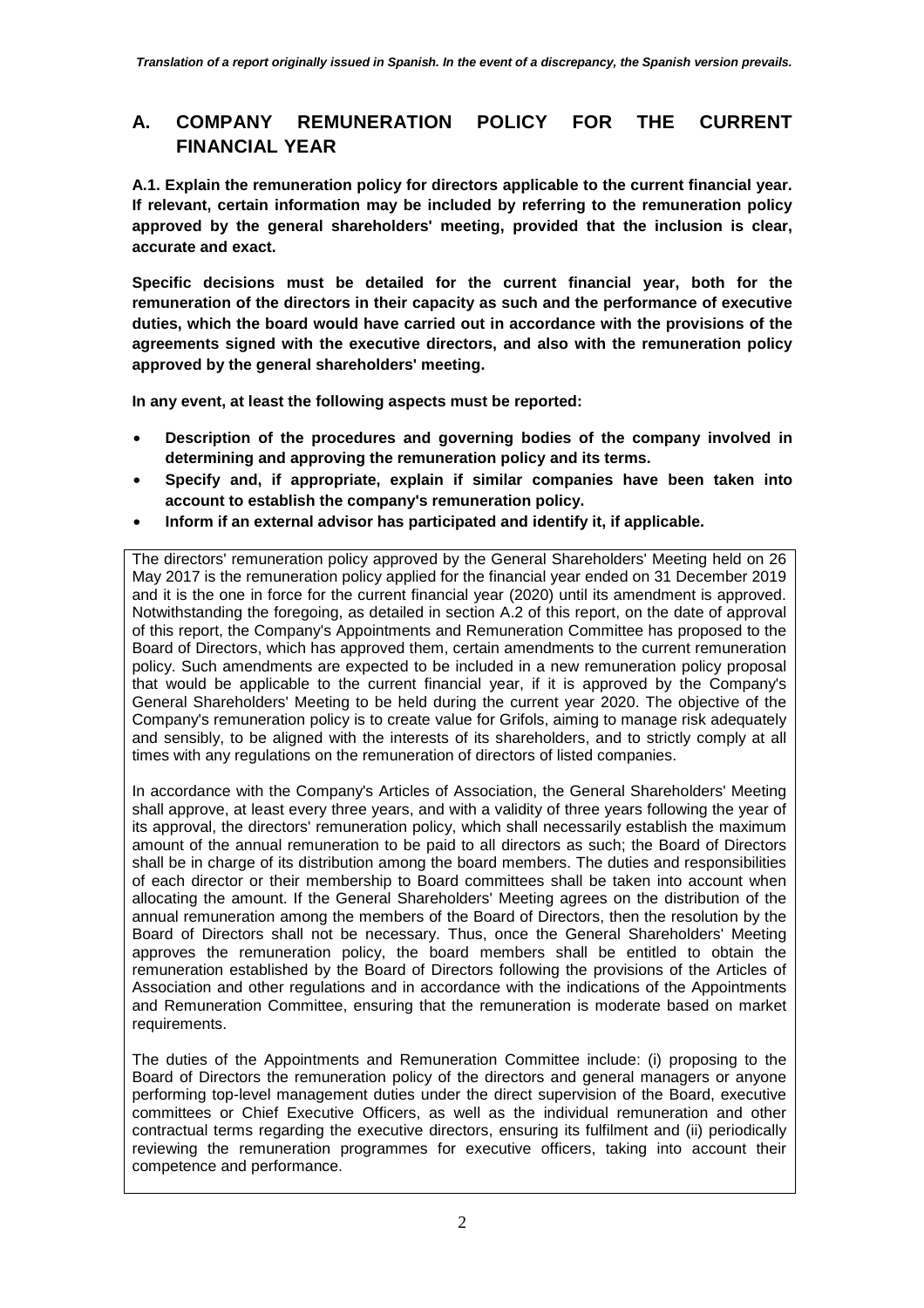The Appointments and Remuneration Committee met on 13 December 2019 to review the Company's remuneration policy to be applied in the current financial year. On the date of approval of this report, the Company's Appointments and Remuneration Committee has proposed to the Board of Directors, which has approved them, certain amendments to the current remuneration policy, as detailed in section A.2 of this report. Such amendments are expected to be included in a new remuneration policy proposal that would be applicable if it is approved by the Company's General Shareholders' Meeting to be held during the current financial year 2020.

In accordance with Grifols' remuneration policy, in financial year 2019 an analysis was carried out on the external competitiveness of the remuneration package of all the Company's employees, including its directors and management members. This analysis was carried out with the aim of reviewing the adequacy of the remuneration levels and to ensure that these are in line with the market practices of other companies operating in the same sector and for similar levels of responsibility. The sources of information used for this analysis were different salary surveys carried out by an independent consultancy firm, Mercer LCC ("2019 Mercer Life Sciences Survey" and "2019 Mercer Total Remuneration Survey"). In Spain, the salary surveys used have been the ones carried out by the consultancy firm Willis Towers Watson ("2019 Pharmaceutical and Health Sciences Compensation Survey"). In North America the salary surveys used have been the ones carried out by the consultancy firm Randford ("Global Life Sciences" and "Global Sales Survey").

Based on this analysis, the Human Resources Department, the Appointments and Remuneration Committee and the Board of Directors came to the conclusion that, in general terms, Grifols' remuneration is moderate. However, as detailed in section A.2 of this report, the Appointments and Remuneration Committee, taking into account the comparative analysis carried out by Russell Reynolds as an external advisor, has considered it appropriate to propose an increase in the remuneration received by the directors in their capacity as such, by those who chair the different Board committees, by the lead independent director and by the non-executive chairman.

In order to determine the remuneration for the current financial year the Company has hired Russell Reynolds to carry out a comparative study of the remuneration received by the directors in their capacity as such in similar companies in terms of market capitalisation and the sector to which they belong. In addition, Russell Reynolds has analysed the remuneration received by the chairperson of the Board committees and the one received by the lead independent director. The conclusions of this analysis have led the Appointments and Remuneration Committee to propose to the Board of Directors, which has approved them, certain modifications to the current remuneration policy, which are detailed in section A.2 of this report.

• **Relative significance of the variable remuneration components with respect to the fixed components (remuneration mix) and the criteria and objectives that have been taken into account in their determination, and to guarantee a suitable balance between the fixed and variable components of the remuneration. In particular, specify which actions have been taken by the company in relation to the remuneration system in order to reduce exposure to excessive risks and align it with the long-term objectives, values and interests of the company. This must include a reference to measures planned to guarantee that the remuneration policy addresses the company's long-term results, measures adopted in relation to the category of employees whose professional activities have a material impact on the risk profile of the entity and measures planned to prevent conflicts of interests, as appropriate.** 

**Also, specify if the company has established an accrual or consolidation period for certain variable remuneration concepts, in cash, shares or other financial instruments, a deferral period to pay amounts or deliver any financial instruments already accrued or consolidated, or if a clause has been agreed to in relation to reducing the differed remuneration or that forces a director to return any amounts**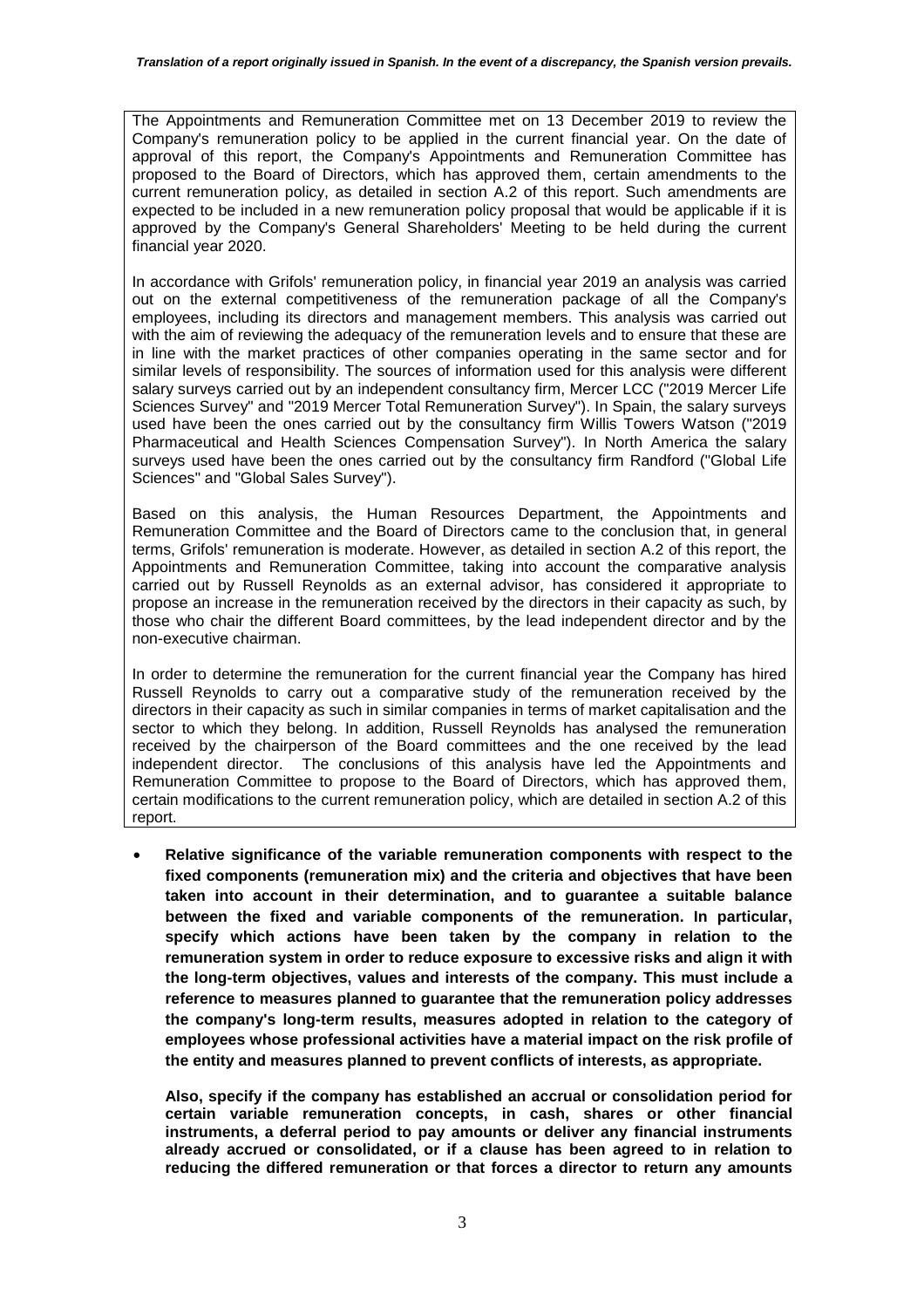#### **paid, when such remuneration was based on data which was later proved to be inaccurate.**

The remuneration system of the executive directors consists of a fixed remuneration, which aims to remunerate the performance of executive duties, and a variable remuneration, which aims to remunerate the achievement of the objectives set out by the Company, as detailed below.

The Company's remuneration policy takes into account the long-term objectives of the Company, among other things, to reduce exposure to excessive risks, granting its top executives and its executive directors the possibility of obtaining a variable amount in relation to their remuneration. Hence, the remuneration of the executive directors consists of a fixed amount and a variable amount, being possible for the latter to reach a maximum amount of 65% of the fixed annual remuneration, in accordance with the Company's current remuneration policy.

The remuneration of the executive directors is determined taking into account the remuneration of similar positions in similar companies, based on the analysis carried out by Grifols' Human Resources Department, as proposed by the Appointments and Remuneration Committee. Additionally, the annual variable remuneration of the executive directors is determined taking into account the achievement of certain annual objectives, following the common practice of similar companies. The objectives are linked to the performance of the Company's Group as a whole, taking as reference the consolidated EBIT. If the degree of accomplishment does not reach 90%, the right to receive this variable remuneration would not be accrued.

To determine the percentage to be applied to the variable remuneration, a series of ranges have been established based on the achievement of objectives related to the achievement of the EBIT. Based on the foregoing, subject to the achievement of the objectives, the variable remuneration may vary between 0% and a maximum amount of 65% of the fixed annual remuneration.

Additionally, it is important to highlight that the participation of the executive directors in Grifols' shareholding is very relevant, and this circumstance, together with their stable permanence commitment in such shareholding, ensures that they are in line with the reduction of risks and the creation of value in the company in the long term.

The calendar for the variable remuneration plan to be applied to the executive directors of Grifols is the following:

- At the end of February each year, the Board of Directors prepares the annual accounts corresponding to the previous financial year and identifies the percentage of objectives reached in order to pay the variable remuneration (bonus).
- In March each year, the executive directors decide which percentage of their variable remuneration (bonus) they want to receive in cash and which percentage in Company Class B shares. Executive directors may receive up to 50% of their variable remuneration in rights over Company Class B shares. The percentage of the variable remuneration (bonus) in cash shall be paid in March each year.
- Rights corresponding to Class B shares received as variable remuneration shall have a vesting period of two (2) years and one (1) day, at which time the Class B shares shall be delivered to the relevant executive directors.

### • **Amount and nature of the fixed components that directors, in their capacity as such, are expected to accrue during the financial year**

It is expected that the Company's General Shareholders' Meeting to be held during the current financial year approves a new Company's remuneration policy proposal, which would be applicable to the financial year 2020 and to the three financial years following the year of its approval.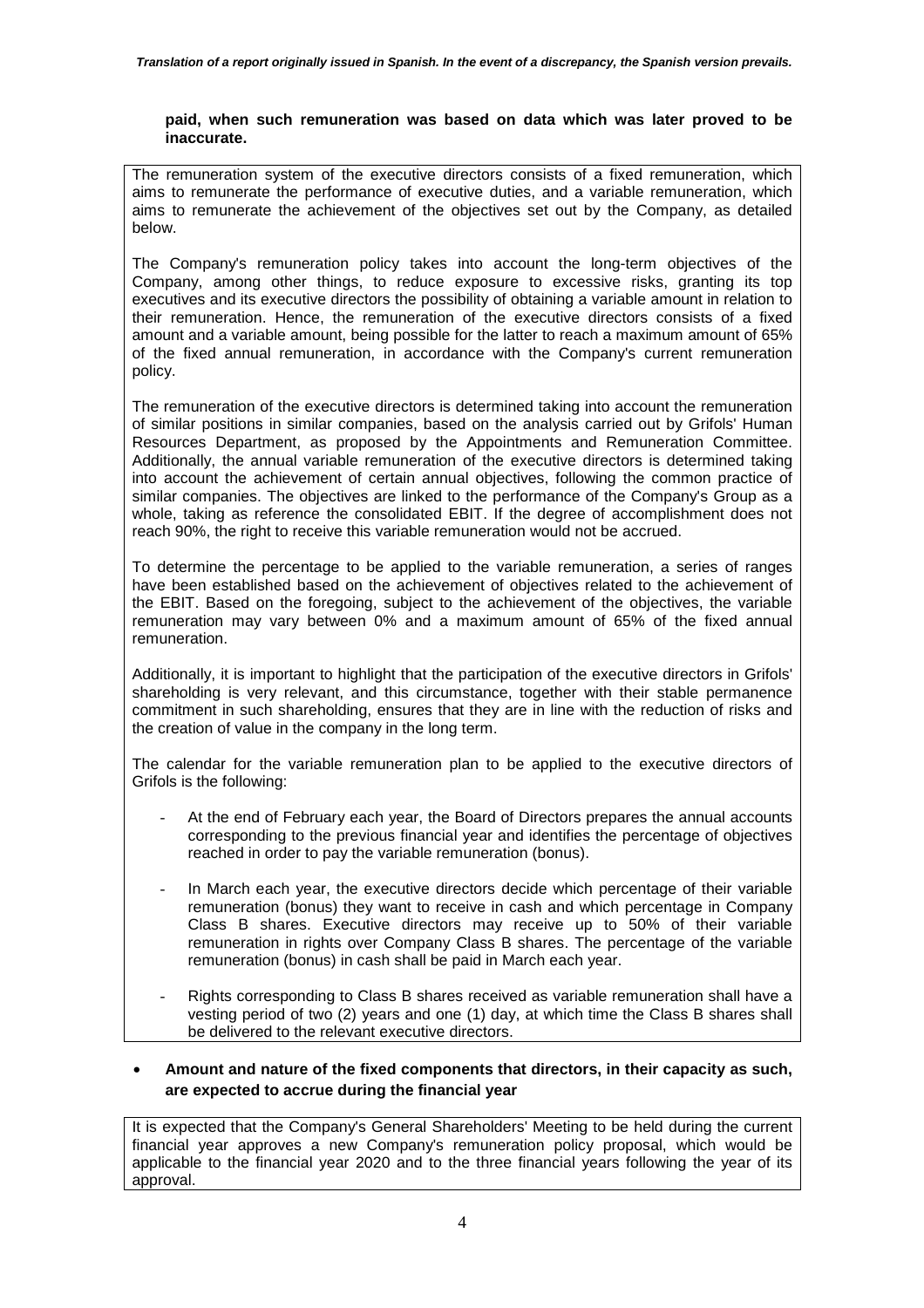Therefore, once the new Company's remuneration policy is approved, the amount of the fixed annual remuneration for the current financial year will amount to €120,000 for each member of the Board of Directors who is a non-executive director, with the exception of those nonexecutive directors that are rendering paid professional services to the Company or the Group.

Also, any director who serves as a member of one of the Committees of the Board of Directors (Audit Committee and Appointments and Remuneration Committee) should receive an additional gross annual remuneration of €25,000 for the heavier workload (thus, the total remuneration should amount to €145,000). Likewise, the chairpersons of each Committee should receive an additional €30,000 for performing their duties as chairperson (thus, the total remuneration should amount to €175,000). The lead independent director should receive an additional €55,000 for performing his duties (thus, the total remuneration should amount to €175,000).

Under no circumstances, shall the remuneration of a non-executive director exceed €175,000 per year for the performance of his duties as director.

It should be noted that the above-mentioned amounts are subject to the Board of Directors drawing up the new remuneration policy proposal and such proposal has to be approved by the General Shareholders' Meeting to be held during the current financial year. The proposal of remuneration policy of the Board of Directors must be reasoned and will be accompanied by a specific report from the Appointments and Remuneration Committee. Both documents will be made available to the shareholders on the company's website as soon as the General Meeting that is to decide on its approval is called.

#### *Non-executive Chairman*

The remuneration of the non-executive Chairman will also be amended in the new proposed remuneration policy to be submitted for approval to the General Shareholders' Meeting to be held during this financial year 2020. Thus, the remuneration of the Chairman of the Board of Directors of the Company during the current financial year should be a fixed annual amount of €1,000,000. The Chairman's remuneration has been decided taking into account his proven experience as director and Chairman of the Company, in addition to his knowledge in the sector in which the Company operates.

When deciding Mr. Grifols Roura's remuneration, the duties that he carries out, in addition to those set out in the Spanish Companies Act for the position of Chairman of the Board of Directors, are taken into account. In particular, but not limited to, these duties are related to (i) the internal functioning of the Board of Directors itself, (ii) in collaboration with the Chief Executive Officers, the encouragement to the Board of Directors in developing and ensuring that the appropriate strategy for Grifols is implemented by the executive team, (iii) the corporate governance, (iv) the composition and efficiency of the Board of Directors, and (v) the external representation of the Company. In addition, an analysis has been carried out to be in line with the remuneration that non-executive chairpersons receive in similar companies in terms of market capitalization and the sector in which they operate.

### • **Amount and nature of the fixed components that executive directors are expected to accrue during the financial year for performing executive duties**

During the current financial year (2020), there are two executive directors (the Co-Chief Executive Officers) who shall accrue an annual fixed remuneration arising from the employment (or, where applicable, commercial) relationship that they have with the Company.

The remuneration of the two Co-Chief Executive Officers has been determined taking into account the remuneration of similar positions in comparable companies, based on the analysis carried out by the Company's Human Resources Department, as proposed by the Appointments and Remuneration Committee.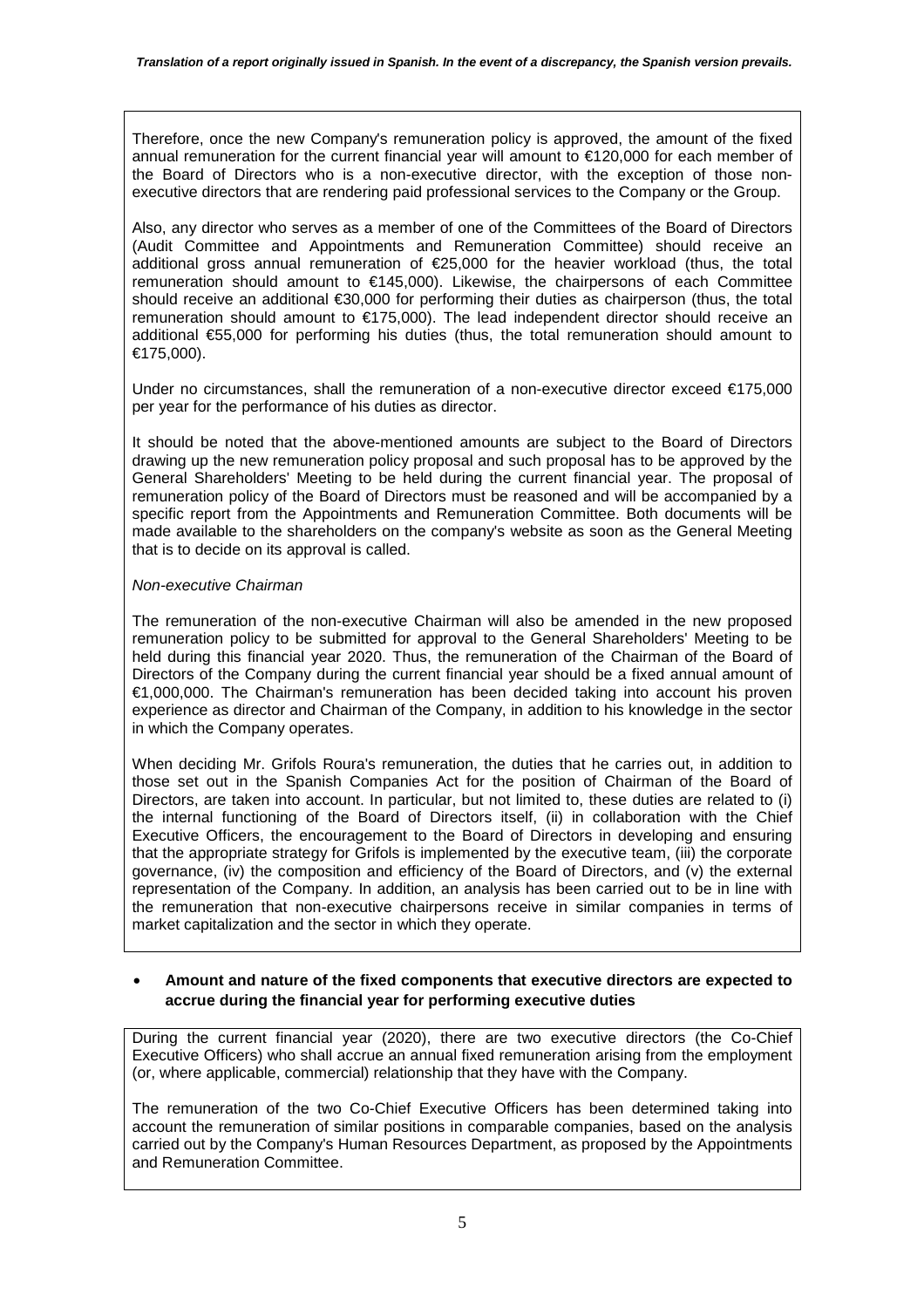The amount of fixed remuneration for the current year is €895,000 for each of the Co-Chief Executive Officers.

• **Amount and nature of any remuneration concept in kind to be accrued during the financial year, including but not limited to any insurance policy premiums in favour of a director.**

#### *N/A*

• **Amount and nature of the variable components, distinguishing between short and long term. Financial and non-financial parameters, including among these last ones, any social, environmental and climate change parameters, selected to determine the variable remuneration of the current financial year, an explanation on how these parameters are related to the performance of both the board member and the entity, as well as with their risk profile and methodology, necessary period and techniques to be used for determining, at the end of the financial year, the degree of accomplishment of the parameters used when designing the variable remuneration.** 

**Add the range in monetary terms of the different variable components based on the fulfilment of the established objectives and parameters, as well as specifying if there is a maximum monetary amount in absolute terms.** 

A. Variable remuneration derived from the position of board member in its capacity as such

The directors do not receive variable remuneration for serving as members of the board. In accordance with article 20.bis of the Company's Articles of Association "*The remuneration of the board members shall be a fixed amount*".

Likewise, the non-executive Chairman does not receive variable remuneration either.

B. Variable remuneration derived from exercising executive duties

The variable component is received by board members that have the category of executive directors and, as such, have an employment relationship (or, where appropriate, a commercial relationship) with the Company. During the current financial year (2020), there are 2 executive directors that shall receive annual variable remuneration derived from their employment relationship (or, where appropriate, a commercial relationship) with the Company: the Co-Chief Executive Officers.

The percentage of the variable remuneration is established depending on the level of accomplishment of the Company's annual objectives, in accordance with common practices of similar companies for positions of similar responsibility. These objectives are determined annually and are approved by the Appointments and Remuneration Committee. The objectives are linked to the performance of the Group as a whole, taking as reference the consolidated EBIT, as this is considered one of the main indicators of the Company's management.

The EBIT shows the evolution of the Company's business, including all its divisions, and more specifically the results it has obtained (before discounting interests and taxes). Therefore, it is considered as the most adequate form of measurement to evaluate the executive directors' operating management of the Company. This parameter also facilitates the transparency of the variable remuneration system since it is published quarterly.

The variable remuneration can reach a maximum of 65% of the fixed annual remuneration. To determine the percentage to be applied to the variable remuneration, a series of ranges have been established based on the accomplishment of objectives related to achieving the EBIT. As mentioned above, this form of measurement is considered the most adequate to evaluate the management of the executive directors, since it is the main indicator used to measure the Company's operating results. Based on the foregoing, and conditional on the accomplishment of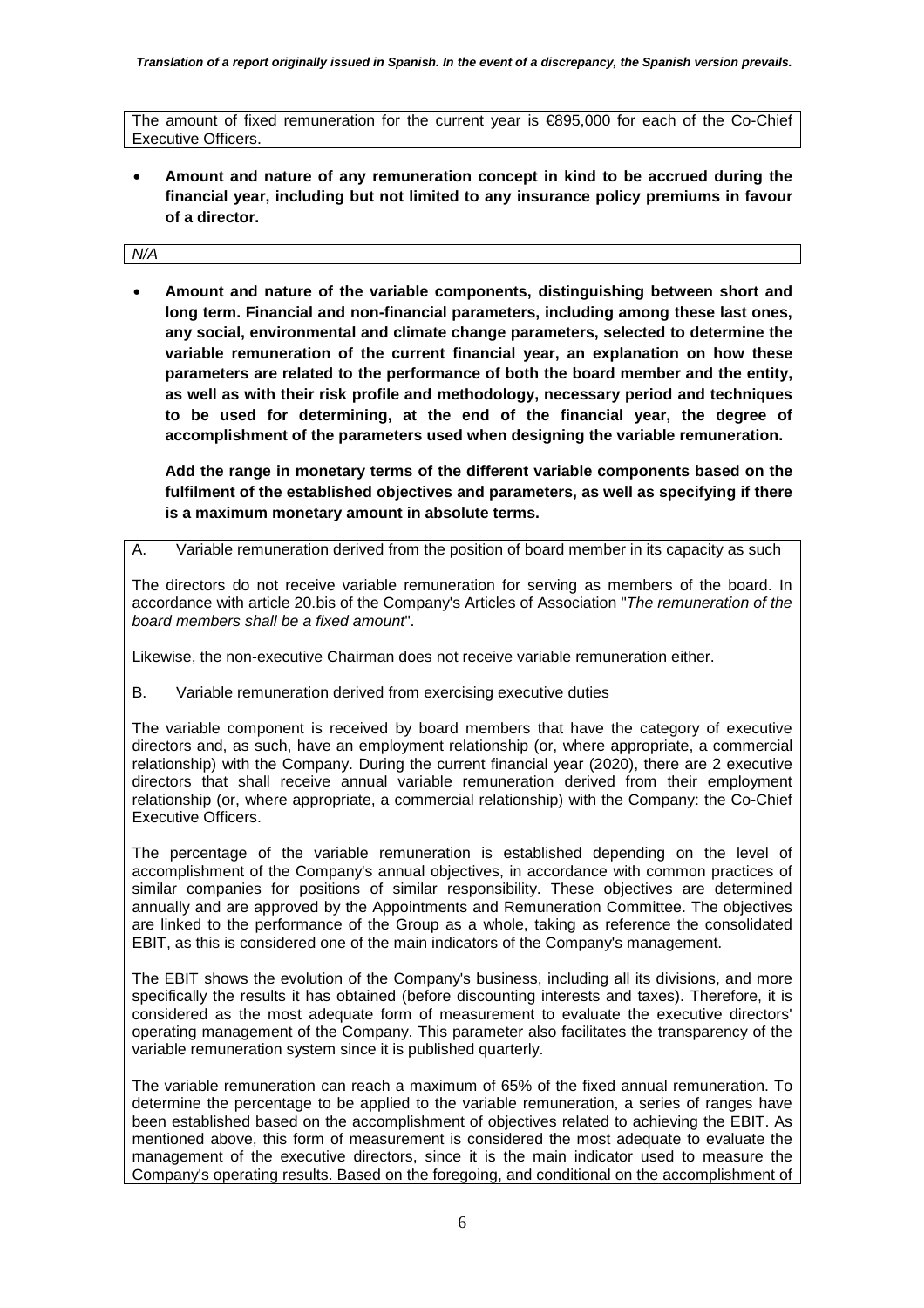the objectives determined, the variable remuneration may vary between 0% and a maximum amount of 65% of the fixed annual remuneration, in accordance with the Company's remuneration policy in force. If 100% of the objectives are accomplished, the maximum percentage of 65% shall be automatically applied to determine the variable remuneration, since the targets related to the achievement of the EBIT are objective criteria.

As to the assessment method that shall determine the accomplishment of the objectives, it should be pointed out that the variable remuneration of the executive directors is based on the degree of accomplishment of the objective related to the annual EBIT. If the degree of accomplishment does not reach 90%, the executive directors would lose the right to be paid such remuneration.

It should be highlighted that the variable remuneration system of the Company's executive directors is in line with IBEX-35 practices. According to the annual report on the remuneration of board members of listed public limited companies for financial year 2018, the latest published by the CNMV, all IBEX-35 companies have in place formal plans concerning the short-term (annual) variable remuneration for executive directors. These plans have been generally based on internal parameters such as the evolution of operative results or the net profit of the Company. Finally, it should also be highlighted that Grifols does not have a longer-term remuneration system due to the fact that its executive directors are also shareholders. The executive directors hold a high number of shares of the Company, and this circumstance, together with their willingness to stay in the shareholding, ensures an alignment with the corporate interests of the Company and an intention to continue creating value in the Company on the long term, in line with the interest of Grifols' investors and shareholders.

It should be noted that all of the above with regard to the variable remuneration derived from the exercise of executive functions is established by the remuneration policy approved on 26 May 2017 and will remain unchanged in the new remuneration policy proposal to be drawn up by the Board of Directors, which will be submitted for approval to the Company's General Shareholders' Meeting to be held during the current financial year.

• **The main features of the long-term savings systems. Among other information, specify the contingencies covered by the system, if it is by contribution or defined benefit, the annual contribution that has to be paid into the defined contribution systems, the benefits to which the beneficiaries are entitled in defined benefits systems, the terms of consolidation of any economic rights in favour of the board members and its compatibility with any type of payment or indemnity for the resolution or early dismissal, or derived from the termination of the contractual relationship, in the terms agreed to, between the company and a board member.** 

**Specify if the accrual or consolidation of any of the long-term savings plans are related to the achievement of certain objectives or parameters related to the short or long-term performance of a board member.** 

N/A

• **Any type of payment or compensation due to termination or early dismissal or derived from the termination of the contractual relationship in the terms agreed between the company and a board member, regardless of the board member resigning or being dismissed by the company, as well as any other pacts, such as exclusivity, post contractual non concurrence and permanency or loyalty, which would give a board member a right to any type of remuneration**

Explained in next section.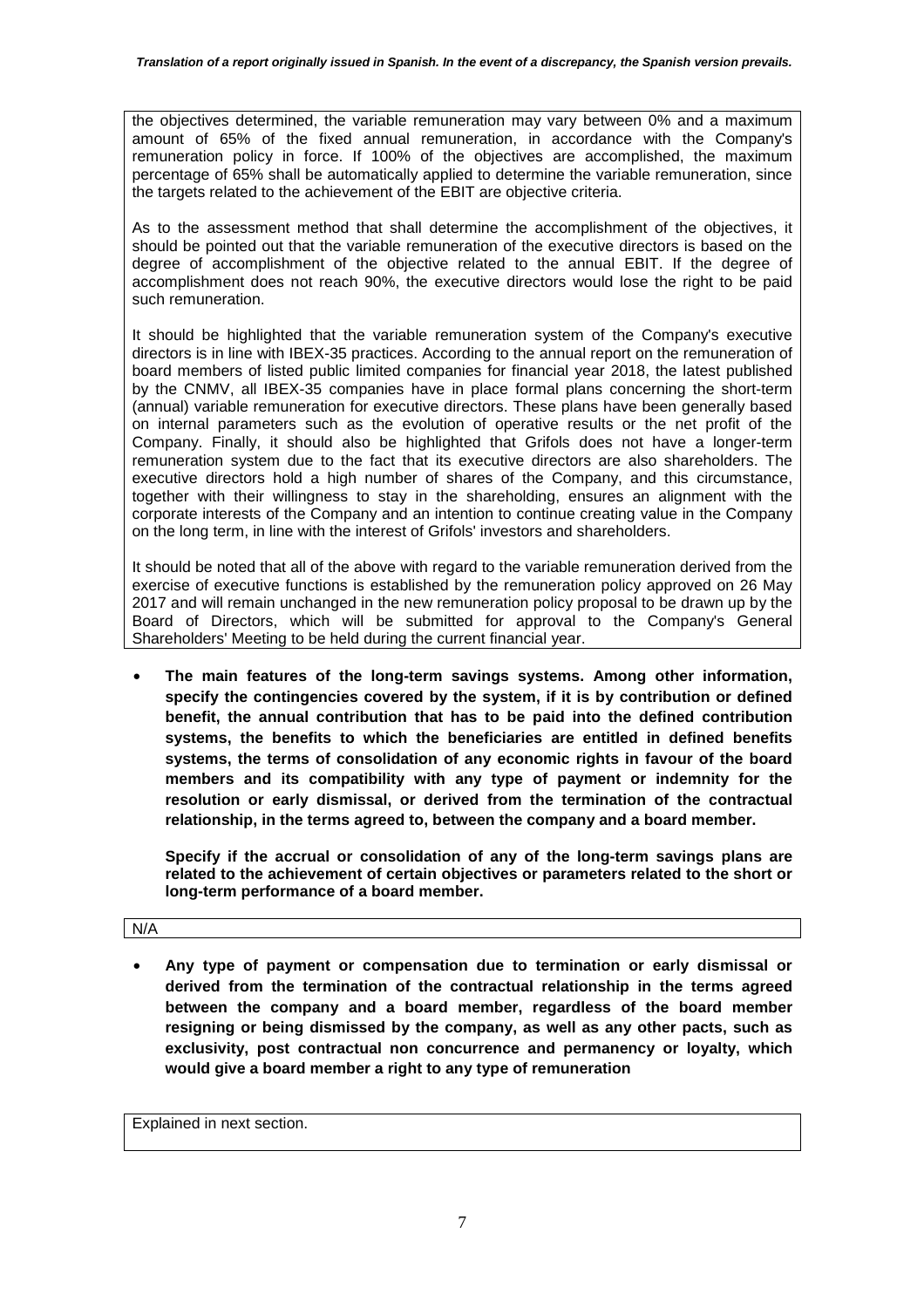• **Specify the conditions that must be maintained in the contracts of those who carry out executive duties such as executive directors. Among others, inform about the duration, the limits of compensation amounts, permanency clauses, notification periods, as well as the payment in the event of no notification, contractual bonuses, compensation or golden parachute clauses as a result of the early termination or termination of the contractual relationship between the company and an executive director. Include, among others, any agreements of non-concurrence, exclusivity, permanency or fidelity, and post contractual non-competence, unless already explained in the above section.** 

The contracts of the 2 executive directors are standard contracts, as they do not include any particularities beyond those normally included in this type of contracts. Without detriment to the foregoing, said contracts include clauses of change of control, pursuant to which, in the event of a change of control, the executive directors may either decide to stay in the Company or terminate their relationship with it. In the latter case, they are entitled to a severance payment equivalent to 5 years of salary. This compensation would only apply in case a change of control occurs. The compensation in case of termination by the company would be equivalent to 2 years of salary, which is in line with termination compensations established in similar companies.

Takeover indemnities (termination payments in case of change of control) are calculated on the basis of 5 years, and these are lower (in absolute terms) than the termination payments of many companies, which calculate such concept on the basis of 2 years, but could lead to the payment of a higher amount. This is due to the fact that the remuneration of Grifols' top managers is moderate. It is worth noting that the remuneration of the executive directors is lower than the average of the IBEX-35 companies. Furthermore, the amount is considered reasonable given that the contracts include non-competition clauses for a period of 1 year. Additionally, the characteristics of the blood products industry in which the company operates, and which has 3 main players, has led Grifols adopting a specific policy on termination payments.

On the other hand, the contracts signed by the executive directors set out a post-contractual non-compete obligation. Such clause entails that once the relevant contract is terminated, and during a period of 1 year, they may not render services in companies of similar nature to that of the Company.

Likewise, the contracts of the 2 executive directors set out that the Company shall be entitled to claim the return of the variable remuneration previously paid, in the event that (i) the performance results required for its accrual were not achieved, or (ii) it had been paid based on data that was later proved to be inaccurate.

• **The nature and estimated amount of other supplementary payments to be accrued by the directors during the current year as payment for services provided different from those inherent to their position.**

*N/A* 

• **Other remuneration concepts such as those arising from the company granting any advance payments, loans, warranties or other remunerations.** 

*N/A*

• **The nature and estimated amount of other supplementary payments not included in any of the above sections, regardless of it being satisfied by the company or another entity of the company, and which shall be accrued by the directors during the current financial year***.*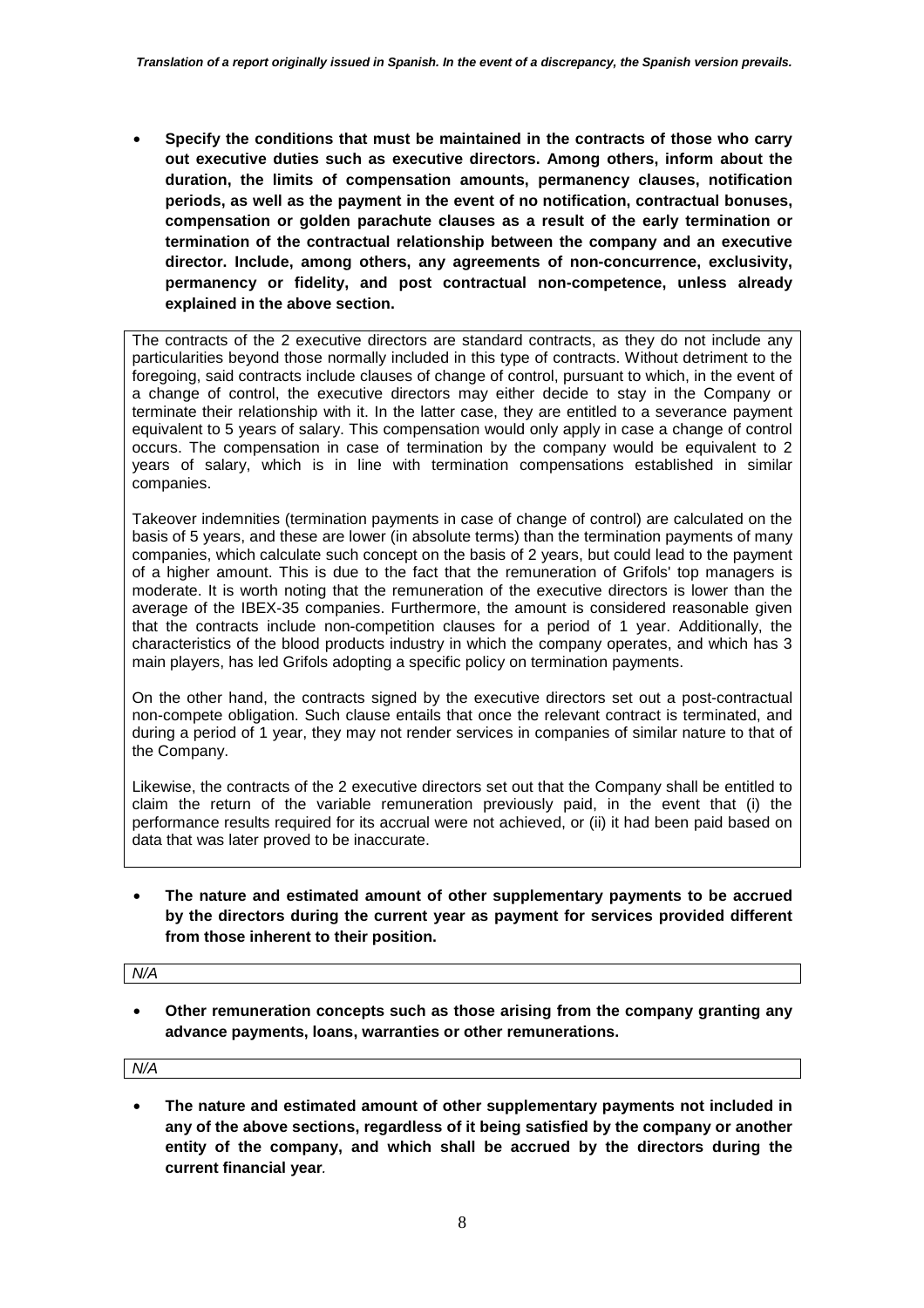**A.2. Explain any relevant changes in the remuneration policy being applied to the current financial year resulting from:** 

- **A new policy or amendment to the policy approved by the General Shareholders' Meeting.**
- **Relevant changes in specific decisions established by the board for the current financial year related to the remuneration policy in force in respect of those applied during the preceding financial year.**
- **Proposals that the board of directors agreed to submit to the general shareholders' meeting, to which this annual report shall be submitted, and which the board recommends applying to the current financial year.**

On the date of approval of this report, the Company's Appointments and Remuneration Committee has proposed to the Board of Directors, which has approved them, certain amendments to the current remuneration policy. Such modifications are expected to be included in a new remuneration policy proposal that would be applicable to the current financial year (2020) and to the three financial years following its year of approval, after the mandatory approval by the Company's General Shareholders' Meeting. In accordance with the provisions of the Spanish Companies Act, the remuneration policy proposal of the Board of Directors must be reasoned and will be accompanied by a specific report from the Appointments and Remuneration Committee. Both documents will be made available to the shareholders on the company's website as soon as the General Meeting that is to decide on its approval is called.

*Reasons for proposing the change of the Company's remuneration policy* 

Following the analysis of directors' remuneration carried out by the external advisor, Russell Reynolds, the Appointments and Remuneration Committee concluded that, in order to be in line with comparable companies in terms of market capitalisation and the sector in which they operate, it was advisable to increase the remuneration for directors in their capacity as such, as well as the remuneration of the directors who chair the different board committees, the remuneration of the lead independent director and the remuneration of the non-executive chairman.

In this respect, the Appointments and Remuneration Committee considered that it was necessary to review and recommend an update of the amounts received by the directors in their capacity as such, given that the remuneration that they receive  $(\epsilon 100,000$  per year) was fixed in 2012 when the Company's market capitalisation was around 5,000 million euros. The current market capitalisation is around 18,000 million euros. Likewise, the remuneration of the directors who chair the different board committees and the remuneration of the lead independent director was fixed in 2015 when the market capitalisation was around 12,000 million euros. Likewise, an increase in the remuneration of the non-executive chairman is also proposed since his remuneration was fixed in 2016. It is understood that the increase in market capitalisation from 2012 to date is directly related to an increase in the size and turnover of the Company, which reasonably entails an increase in the workload and duties of the directors in their capacity as such, of the directors chairing the different board committees, of the lead independent director or of the non-executive chairman. Therefore, the Appointments and Remuneration Committee has considered it appropriate to propose an increase in the abovementioned remunerations to be in line with similar companies. The specific modifications are set out below.

It is worth noting that the average of the total annual remuneration of independent directors of IBEX-35 companies, both for being members of the board and committee members, amounts to €181,517. The remuneration of a non-executive director at Grifols will not exceed €175,000 per year.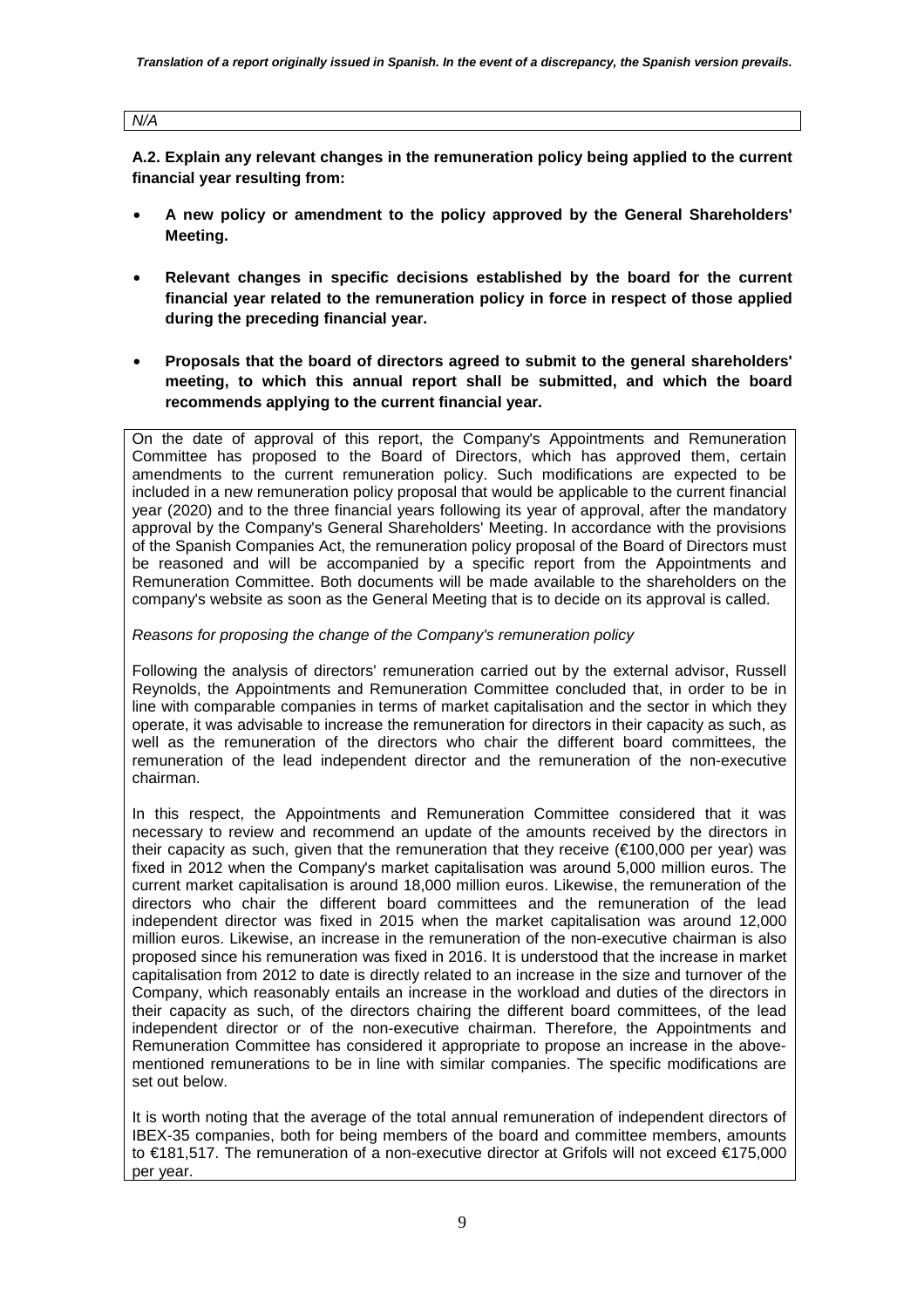*Proposed changes* 

The amount of the fixed annual remuneration would be  $\epsilon$ 120,000 (instead of  $\epsilon$ 100,000) in favour of each of the members of the Board of Directors who are non-executive directors, with the exception of those non-executive directors who provide paid professional services to the Company or the Group during the financial year.

In addition, directors who are members of any committee of the Board of Directors (Audit Committee and Appointments and Remuneration Committee) would continue to receive an additional annual gross remuneration of €25,000 each for the increased workload. Likewise, the chairpersons of the respective committees would receive an additional €30,000 for the performance of their duties as chairpersons (instead of €25,000). The lead independent director would receive an additional €55,000 for the performance of his duties (instead of €50,000).

Likewise, the remuneration of the non-executive chairman would increase in €35,000 (going from €965,000 to €1,000,000).

**A.3. Add the direct link to the document containing the company's current remuneration policy, which must be accessible through the company's webpage.** 

https://www.grifols.com/documents/51507592/54909588/05-politica-remuneracionesconsejeros-en/48f00c55-b36f-4048-bfa1-89d844515d8f

**A.4. Taking into account the information provided in section B.4, explain how the company has taken into account the vote of the shareholders during the general meeting in which the previous year's annual remuneration report was voted on a consultative basis** 

The Company has analysed the shareholders' vote at the last General Meeting, as well as the different comments received by the proxy advisors, in order to introduce improvements to align with the interests of its stakeholders. Grifols maintains direct and continuous interaction with its shareholders and proxy advisors and internally analyses all comments and suggestions received. It should be noted that Grifols hires the services of the international consulting firm Morrow Sodali on corporate governance issues on an annual basis.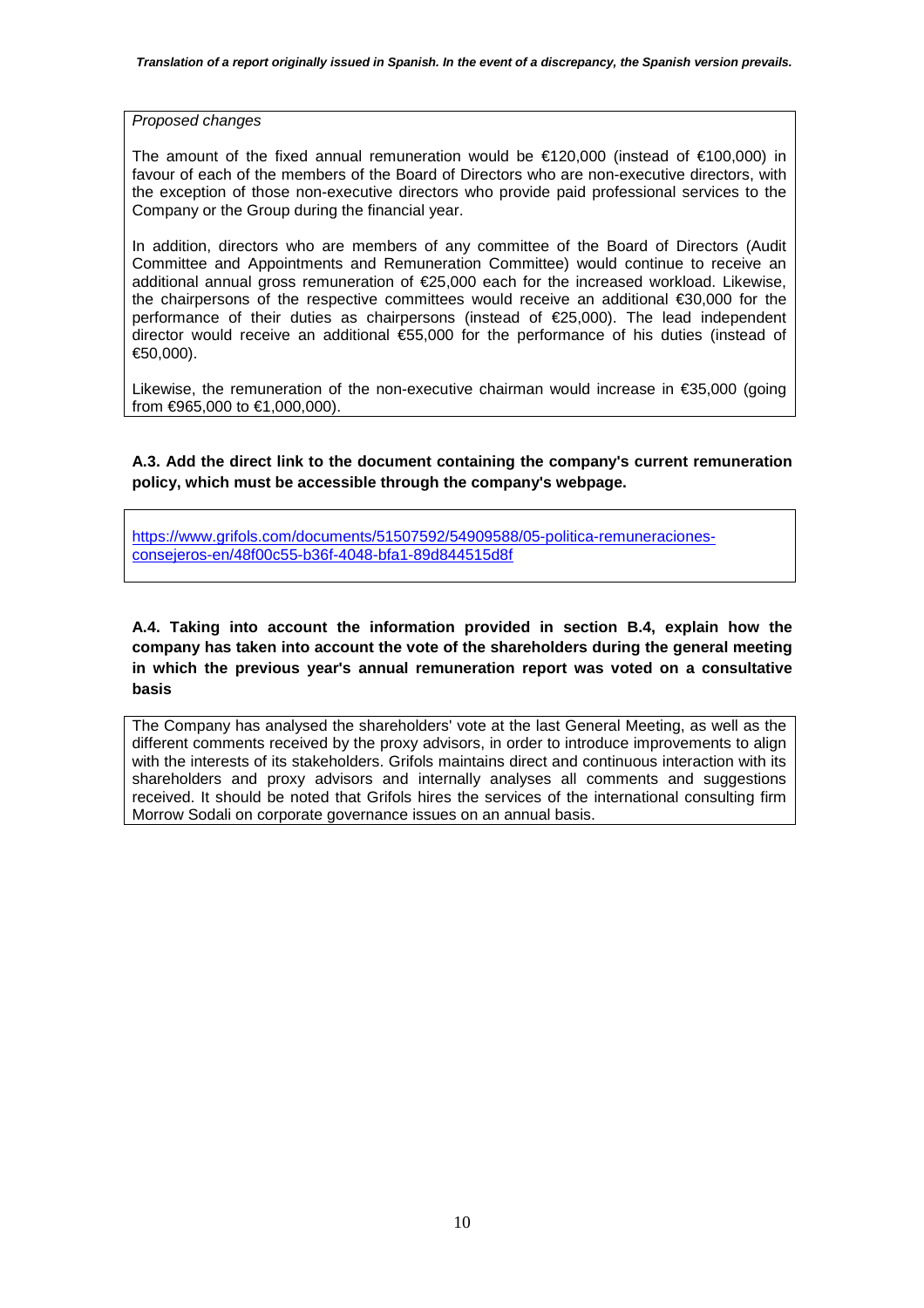# **B. GLOBAL SUMMARY OF HOW THE REMUNERATION POLICY WAS APPLIED DURING THE YEAR ENDED 31/12/2019**

**B.1. Explain the process that has been followed to apply the remuneration policy and to determine the individual payments shown in section C of this report. This information will include the role of the remuneration committee, the decisions taken by the board of directors and, where appropriate, the identity and the role of any external advisors whose services have been used to apply the remuneration policy of the financial year ended.** 

The Company's remuneration policy applied during the financial year ended 31 December 2019 is the one approved by the Company's Ordinary General Shareholders' Meeting held on 26 May 2017, the content of which is available at the following link:

https://www.grifols.com/documents/51507592/54909588/05-politica-remuneracionesconsejeros-en/48f00c55-b36f-4048-bfa1-89d844515d8f

Regarding the process followed to apply the Company's remuneration policy to the financial year ended 31 December 2019, it should be highlighted that the Appointments and Remuneration Committee met on 14 December 2018 to review the Company's remuneration policy that was applied to financial year 2019. Following the proposal of the Appointments and Remuneration Committee, the policy was previously reviewed by Grifols' Human Resources Department, which compared the policy applied by the Company to that of similar companies, and was subsequently approved by the Board of Directors.

The comparative analysis carried out by the Human Resources Department was based on selecting a number of similar companies listed in the main index of the Spanish stock market, the IBEX-35; and hence, included the principal Spanish companies taking into account their size, international presence and main features, as well as companies related to the plasma industry. On the basis of this analysis, the Human Resources Department, the Appointments and Remuneration Committee and the Board of Directors, concluded at that time that Grifols' remuneration policy was moderate and adequate.

Likewise, during the meeting of the Board of Directors, held on 14 December 2018, the Human Resources Department explained to the board members the remuneration policy applied to the executive directors, and such policy was unanimously approved.

**B.2. Explain the different actions taken by the Company in relation to the remuneration system and how they have contributed to reduce exposure to excessive risks and align it with the long-term objectives, values and interests of the Company. This is to include a reference to the following: measures approved in order to ensure that the accrued remuneration has taken into account the company's long-term objectives, measures to establish a suitable balance between the fixed and variable components of the remuneration, measures adopted in relation to the categories of personnel whose professional activities have a material impact on the company's risk profile, and measures adopted to prevent conflicts of interest, if applicable.** 

As explained in section A1 above, the Company's remuneration policy takes into account the long-term financial and management objectives of the Company, among other things, to reduce exposure to excessive risks, granting its senior executives and its executive directors the possibility of obtaining a variable amount in relation to their remuneration. Therefore, the remuneration of the executive directors consists of a fixed amount and a variable amount, with the latter being able to reach a maximum amount of 65% of the fixed annual remuneration, in accordance with the Company's current remuneration policy. The annual variable remuneration of the executive directors is determined based on the achievement of certain annual objectives. These objectives are linked to the performance of the Group as a whole, taking as a reference the consolidated EBIT. If the degree of achievement does not reach 90%, the executive directors would lose the right to be paid the variable amount.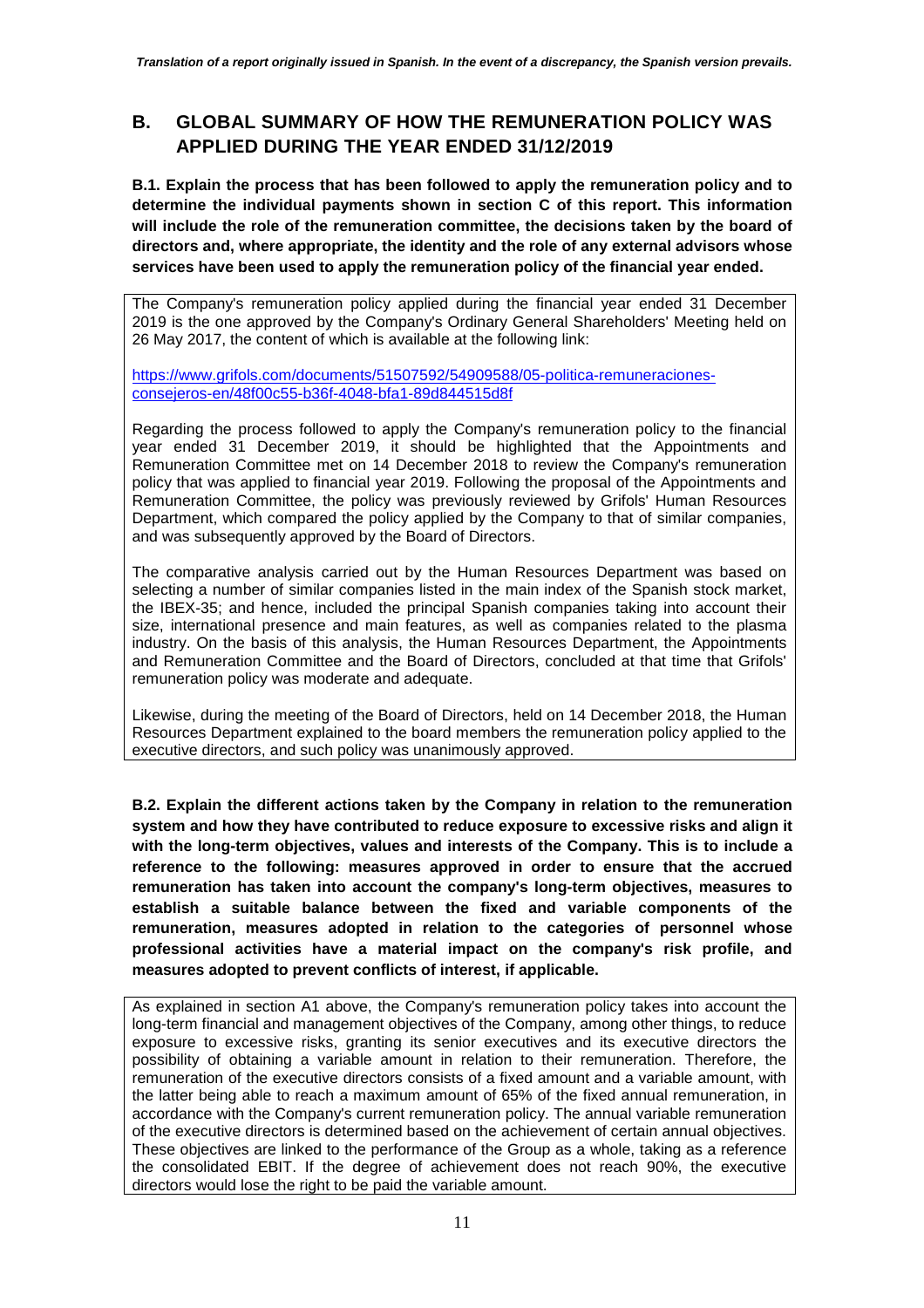The variable remuneration is an amount that may reach 65% of the annual fixed remuneration. To determine the percentage to be applied to the variable remuneration, a series of ranges have been established based on the accomplishment of objectives related to achievement of the EBIT. Based on the foregoing, subject to the accomplishment of the objectives determined, the variable remuneration may vary between 0% and a maximum amount that may reach 65% of the annual fixed remuneration.

Additionally, it is important to highlight that the participation of the executive directors in Grifols' shareholding is relevant, and this circumstance, together with their stable permanence commitment in such shareholding, ensures that their interests are aligned with the reduction of risks and the creation of value in the Company in the long term.

**B.3. Explain how the remuneration accrued during the financial year complies with the current remuneration policy.** 

**Likewise, explain the relationship between the remuneration obtained by the directors and the results or other performance measurements, in the short and long-term, of the company, explaining, if applicable, how any variations in the company's performance may have influence a variation in the directors' remuneration, including any accrued and deferred payments, and explain how these have contributed to the company's short and long-term results.** 

The remuneration accrued during the financial year ended 31 December 2019 strictly complies with the Company's current remuneration policy, which was approved by the General Shareholders' Meeting held on 26 May 2017.

As explained above, the percentage of the variable annual remuneration of the executive directors is determined based on the achievement of the Company's annual objectives, which are set out annually and approved by the Appointments and Remuneration Committee. The objectives are linked to the performance of the Group as a whole, taking as a reference the consolidated EBIT Holding amount, as it is considered one of the main indicators of the Company's management. If the degree of achievement does not reach 90%, the executive directors would lose the right to be paid the variable amount.

**B.4. Report on the result of the consultative vote at the general shareholders' meeting on the previous year's annual remuneration report, indicating the number of negative votes cast, if any:** 

|                     | <b>Number</b>    | % of total |
|---------------------|------------------|------------|
| <b>Issued Votes</b> | 1.496<br>338.871 | 99.43      |

|                          | <b>Number</b> | % of total |
|--------------------------|---------------|------------|
| <b>Negative</b><br>votes | 133,265,388   | 39.33      |
| <b>Votes in favour</b>   | 203,665,331   | 60.10      |
| <b>Abstention</b>        | 1.940.777     | 0.57       |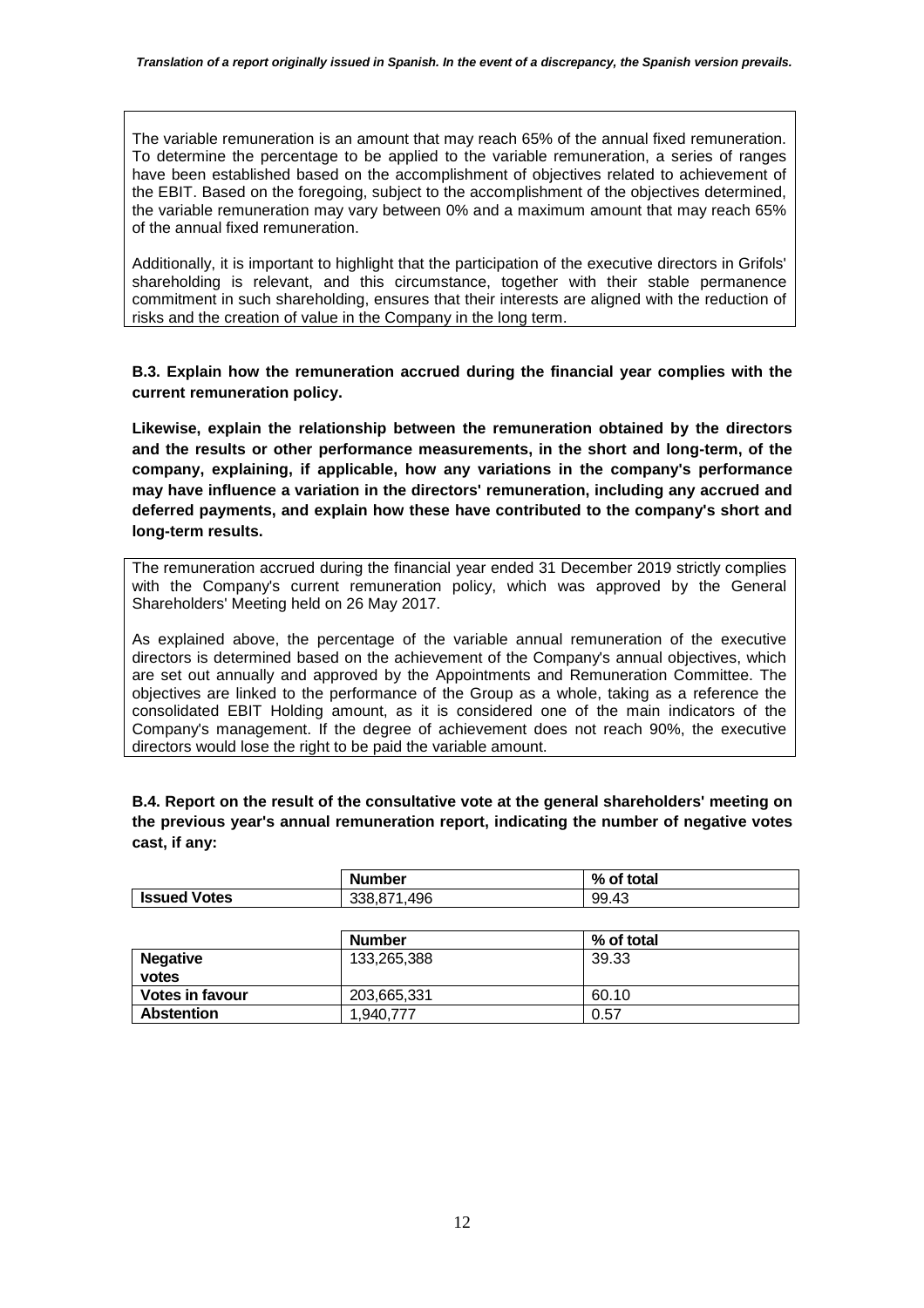**B.5. Explain how the fixed components accrued by the directors, in their capacity as such, have been determined during the financial year, and how they have varied compared to the preceding year.** 

The remuneration of the directors in their capacity as such has not varied from the preceding financial year.

Therefore, the remuneration of the directors, in their capacity as such, accrued during the financial year ended 31 December 2019 has been determined based on the Company's remuneration policy, and it has consisted of a fixed amount in cash taking into account position and level of responsibility, and which amounts to €100,000 for each of the members of the Board of Directors, with the exceptions mentioned below.

Moreover, the directors that served as a member on one of the Board of Director's Committees, that is, the Audit Committee and the Appointments and Remuneration Committee, received an additional gross annual amount of €25,000 as a result of having a heavier workload. Therefore, the fixed annual remuneration of the directors who also served as members of a committee amounted to €125,000.

Likewise, the chairpersons of each Committee received an additional annual amount of €25,000, again as a result of a heavier workload in relation to the rest of the committee members. Therefore, the amount of their fixed annual remuneration amounted to €150,000.

The lead independent director received an additional remuneration amounting to €50,000for performing the duties inherent to this role. Therefore, his total annual fixed remuneration amounted to €150,000.

For the financial year ended 31 December 2019, the remuneration of the non-executive Chairman of the Board of Directors of the Company consisted of a fixed annual amount of 965 (in thousands of euros). The Chairman's remuneration has been decided taking into account his proven experience as director and Chairman of the Company, in addition to his valuable knowledge in the sector in which the Company operates.

When determining Mr. Grifols Roura's remuneration, the duties that he carries out, in addition to those set out in the Spanish Companies Act for the position of Chairman of the Board of Directors, were taken into account. In particular, but not limited to, these duties are related to: (i) the internal functioning of the Board of Directors itself, (ii) in collaboration with the Chief Executive Officers, the encouragement to the Board of Directors in developing and ensuring that the appropriate strategy for Grifols is implemented by the executive team, (iii) the corporate governance, (iv) the composition and efficiency of the Board of Directors, and (v) the external representation of the Company.

### **B.6. Explain how the salaries accrued during the last financial year by each of the executive directors for performing their executive duties have been determined, and how they have changed from the previous year.**

The salaries accrued by each of the executive directors for performing their executive duties during the financial year that has ended are the ones set out in their senior management employment contracts.

### **B.7. Explain the nature and the main features of the variable components of the remuneration systems accrued during the last financial year.**

**In particular:**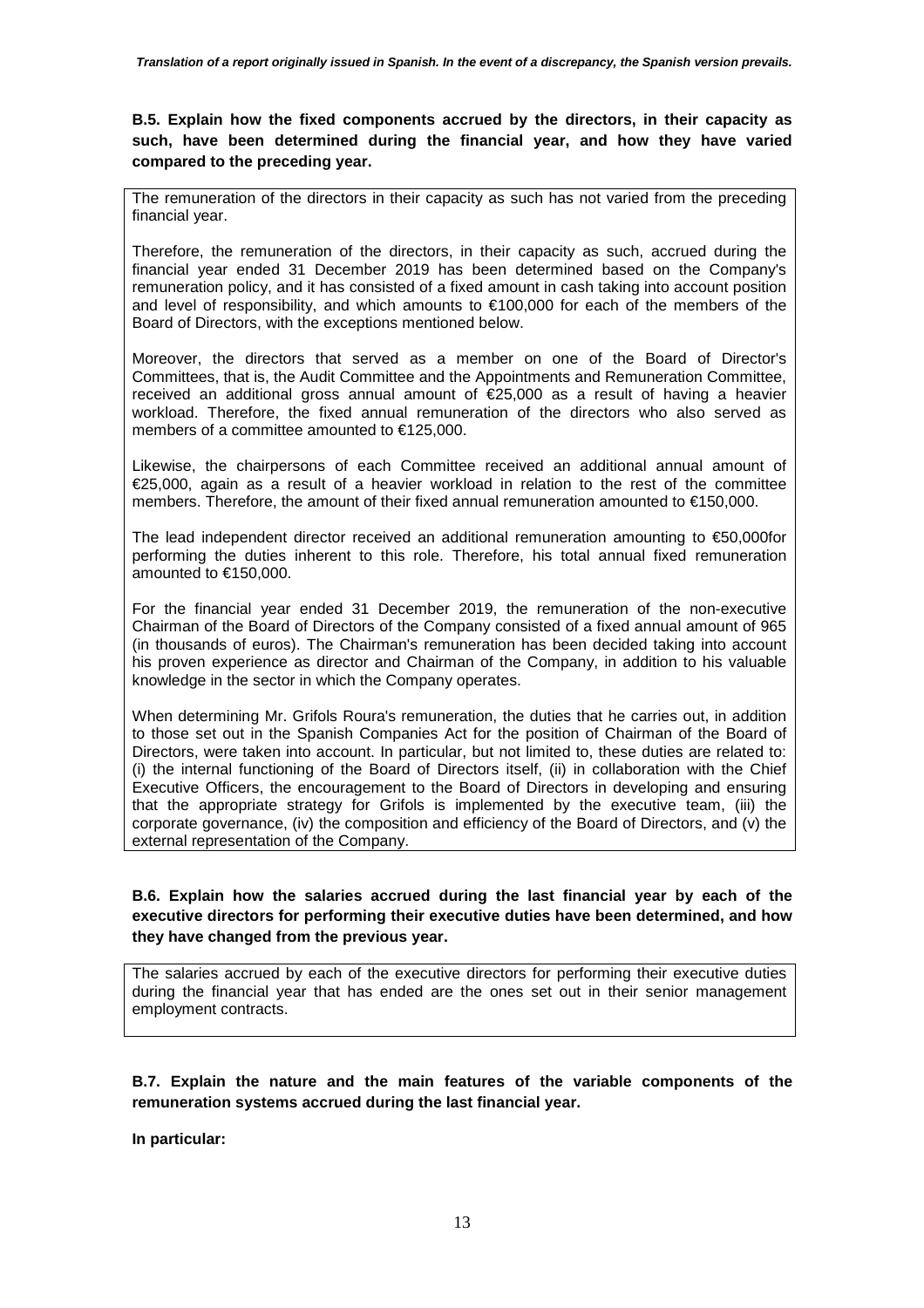**- Identify each one of the remuneration plans that have determined the different types of variable remuneration accrued by each of the directors in the year ended, including information on their scope, their date of approval, their date of incorporation, the periods of accrual and validity, the criteria used to evaluate performance and how this has affected the establishment of the variable amount accrued, as well as the measurement criteria used and the period necessary to be in a position to suitably measure all the conditions and criteria stipulated.** 

**In the case of share options and other financial instruments, the general characteristics of each plan will include information on both the conditions to acquire unconditional ownership (consolidation) and to exercise these options or financial instruments, including the price and term to exercise them.** 

- Each one of the directors, together with their category (executive directors, **proprietary directors, independent directors and other external directors), that are beneficiaries of remunerations systems or plans that include variable remuneration.**
- **As the case may be, information is to be provided on periods for the accrual or deferment of payment applied and/or the periods for withholding/unavailability of shares or other financial instruments, if they should exist.**

**Explain the short-term variable components of the remuneration systems.** 

Only executive directors receive the variable component and, as such, they have an employment (or, where applicable, commercial) relationship with the Company.

During 2019, 2 executive directors received a variable annual remuneration derived from their employment relationship (or, where applicable, commercial relationship) with the Company, i.e. the 2 Co-Chief Executive Officers.

The percentage of the variable remuneration is subject to achieving the Company's annual objectives, following the common practices of similar companies for positions of similar responsibility. These objectives are determined annually and are approved by the Appointments and Remuneration Committee. The objectives are linked to the performance of the Group as a whole, taking as reference the consolidated EBIT, as this is considered one of the main indicators of the Company's management.

The EBIT shows the evolution of the Company's business as a whole, including all its divisions, and more specifically the results it has obtained (before discounting interests and taxes). Therefore, it is considered as the most adequate measurement to evaluate the executive directors' operating management of the Company. This parameter also facilitates the transparency of the variable remuneration systems since it is published quarterly.

As previously mentioned, in accordance with the Company's remuneration policy, the variable remuneration can reach 65% of the annual fixed remuneration. To determine the percentage to be applied to the variable remuneration, a series of ranges have been established based on the accomplishment of objectives related to achievement of the EBIT. As mentioned above, this measurement is considered the most adequate to evaluate the management of the executive directors, since it is the main indicator used to measure the Company's operating results. Based on the foregoing, and conditional on the accomplishment of the objectives determined, the variable retribution may vary between 0% and a maximum amount that may reach 65% of the annual fixed remuneration. It is worth mentioning that the percentage applicable to the variable remuneration accrued during financial year 2019 reached a high percentage (61.15 %) as a result of accomplishing 94.08% of the objectives determined by the Company.

As to the assessment method that shall determine the accomplishment of the objectives, it should be pointed out that the variable remuneration of the executive directors is based on the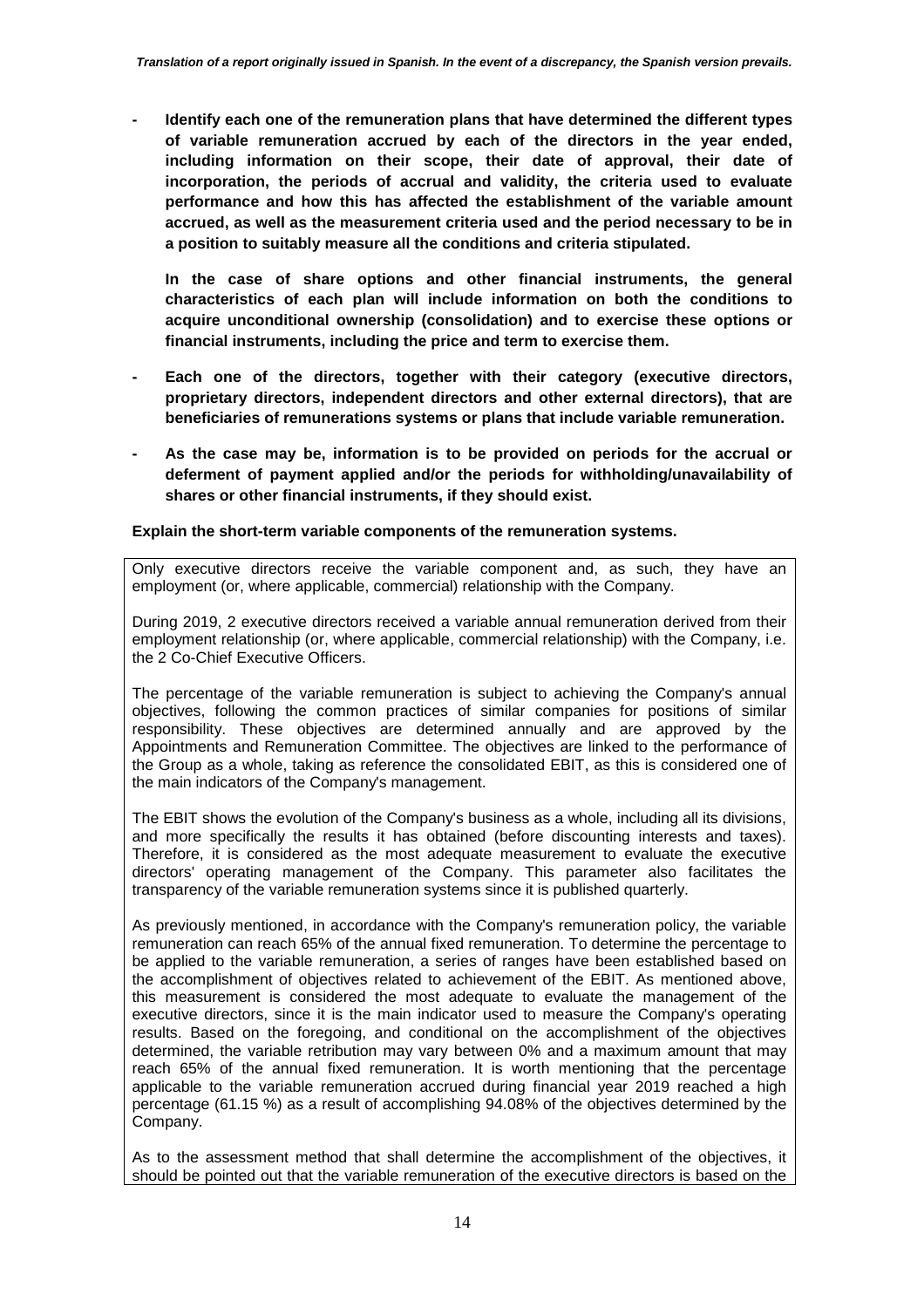degree of accomplishment of the objective related to the annual EBIT. If the degree of accomplishment does not reach 90%, the executive directors would lose the right to be paid their variable remuneration.

The calendar for the variable remuneration plan to be applied to the executive directors of Grifols is the following:

- At the end of February each year, the Board of Directors prepares the annual accounts corresponding to the previous financial year and identifies the percentage of objectives reached in order to pay the variable remuneration (bonus).
- In March each year, the executive directors decide which percentage of their variable remuneration (bonus) they want to receive in cash and which percentage in Company Class B shares. Executive directors may receive up to 50% of their variable remuneration in rights over Company Class B shares. The percentage of the variable remuneration (bonus) in cash shall be paid in March each year.
- Rights corresponding to Class B shares received as variable remuneration shall have a vesting period of two (2) years and one (1) day, at which time the Class B shares shall be delivered to the relevant executive directors.

**Explain the long-term variable components of the remuneration systems.** 

**B.8. Specify if certain variable components have been reduced or claw backed when, in a first case, they had been consolidated and the payment differed or, in a second case, if they had been consolidated and paid, based on data that was later proven as manifestly inaccurate. Describe the reduced or returned amounts as a result of applying the reduction or clawback clauses, why they were executed and to which financial years they correspond.** 

N/A

**B.9. Explain the main features of the long-term saving systems whose annual, equivalent and long-term amount or cost are shown in the charts found in Section C, including pensions and any other benefits that are being financed, partially or fully, by the company, whether internally or externally granted, specifying the type of scheme, if it is by contribution or defined benefit, the contingencies it covers, the terms of the consolidation of any economic rights for directors, and their compatibility with any kind of compensation for the early resolution or termination of the contractual relationship between the company and the director.** 

N/A

**B.10. Explain, if applicable, any indemnities or any other payment as a result of early termination, regardless of the board member resigning or being dismissed by the company, pursuant to its terms, accrued and/or received by the directors during the financial year ended.** 

N/A

**B.11. Specify if there have been any significant amendments to the agreements of any one carrying out top management duties as executive directors, and, if applicable, explain these amendments. Also, explain the main terms of the new agreements signed**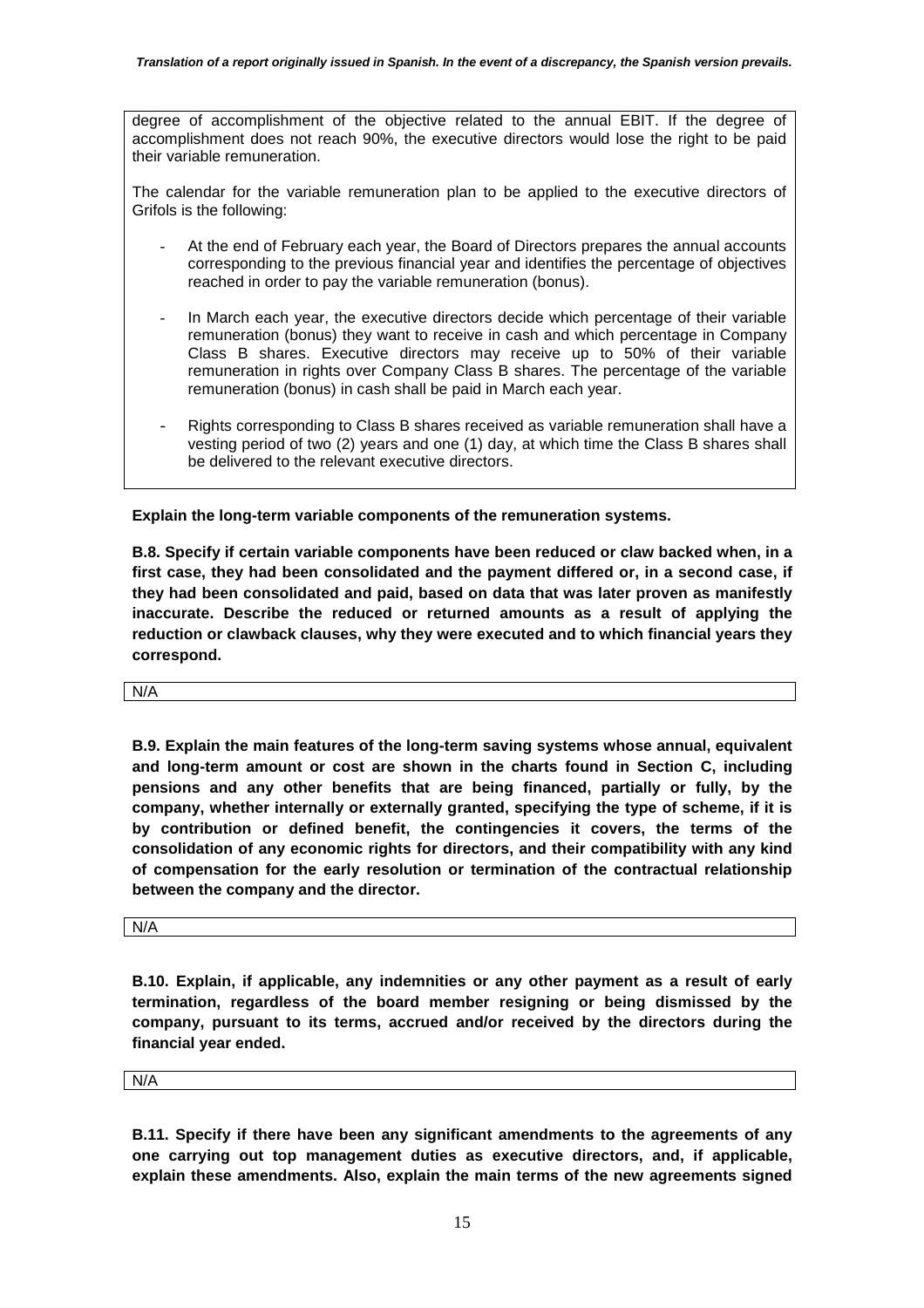*Translation of a report originally issued in Spanish. In the event of a discrepancy, the Spanish version prevails.* 

**by the executive directors during the financial year, unless this has already been covered in section A.1.** 

N/A

**B.12. Explain any supplementary remuneration accrued by board members as compensation for services rendered other than those inherent to their position.** 

N/A

**B.13. Explain any compensation in the form of advanced payments, credits and guarantees granted, with indication of the interest rate, their essential characteristics and the amounts finally returned, as well as the obligations assumed under these by way of guarantees.** 

N/A

**B.14. Detail the remuneration in kind accrued by the directors during the financial year, and briefly explain the nature of the different salary components.** 

N/A

**B.15. Explain the remuneration accrued by the board member by virtue of any payments that the listed company may make to any third party companies in which the board member may render its services, whenever the purpose of said payments is to remunerate the services of said director in the company.** 

N/A

**B.16. Explain any other remuneration concept not included above, whatever its nature may be and whichever the entity of the group paying it may be, especially whenever they may be considered a related-party transaction or their issuing may distort the faithful image of the total remuneration accrued by a director.** 

N/A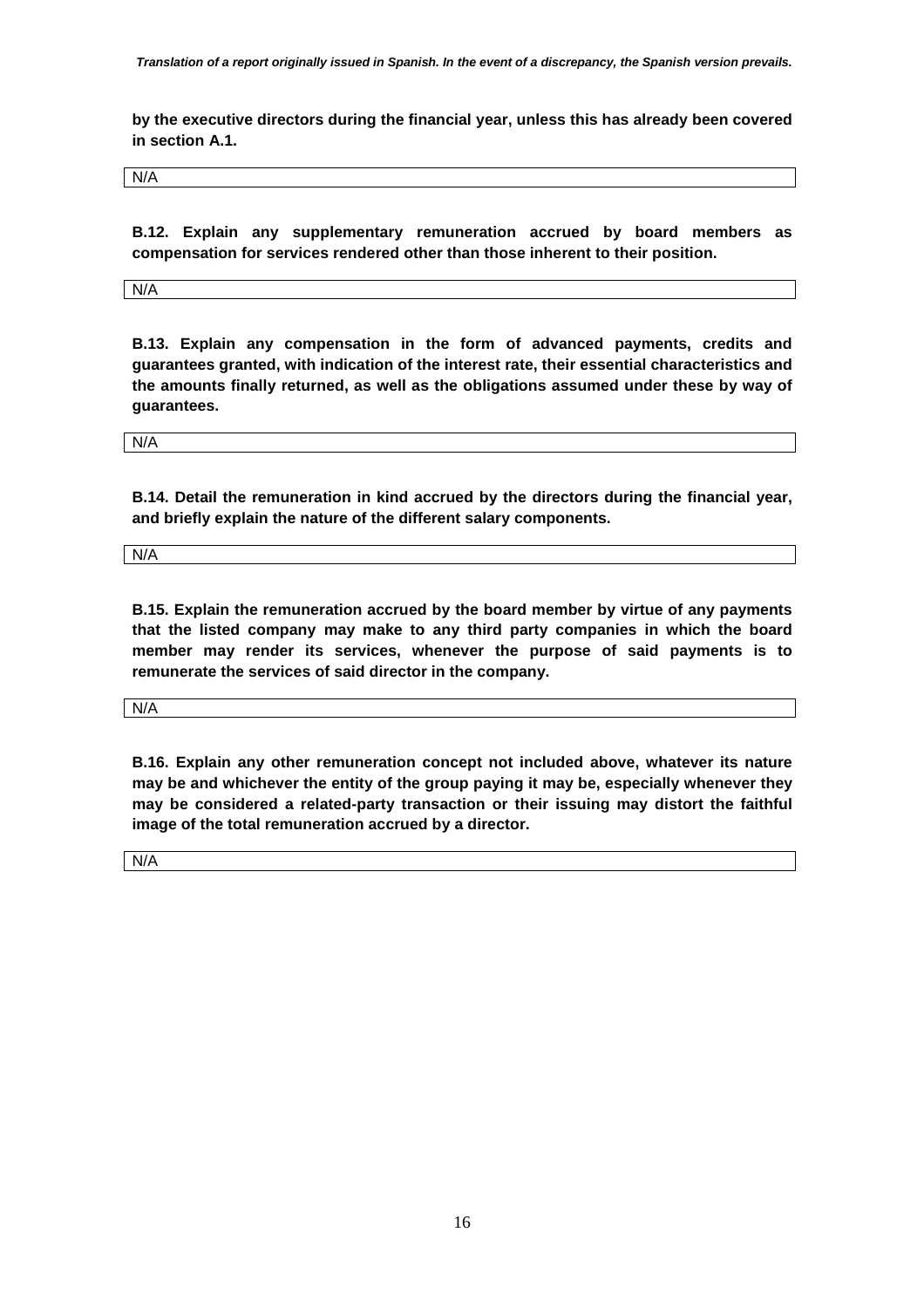# **C. BREAKDOWN OF THE INDIVIDUAL COMPENSATIONS ACCRUED BY EACH BOARD MEMBER**

| <b>Name</b>                                        | <b>Type</b>           | Accrued period during financial<br>year 2019 |
|----------------------------------------------------|-----------------------|----------------------------------------------|
| Ms. Anna Veiga Lluch                               | Independent           | From 01/01/2019 to 31/12/2019                |
| Mr. Tomás Dagá Gelabert                            | <b>Other External</b> | From 01/01/2019 to 31/12/2019                |
| Mr. Thomas Glanzmann                               | <b>Other External</b> | From 01/01/2019 to 31/12/2019                |
| Mr. Raimon Grifols Roura                           | Executive             | From 01/01/2019 to 31/12/2019                |
| Mr. Ramón Riera Roca                               | Other External        | From 01/01/2019 to 31/12/2019                |
| Mr. Victor Grifols Roura                           | Proprietary           | From 01/01/2019 to 31/12/2019                |
| Mr. Victor Grifols Deu                             | Executive             | From 01/01/2019 to 31/12/2019                |
| Ms. Belén Villalonga Morenés                       | Independent           | From 01/01/2019 to 31/12/2019                |
| Mr. Luis Isasi Fernández<br>de<br><b>Bobadilla</b> | Independent           | From 01/01/2019 to 31/12/2019                |
| Ms. Carina Szpilka Lázaro                          | Independent           | From 01/01/2019 to 31/12/2019                |
| Ms. Marla Elizabeth Salmon                         | Independent           | From 01/01/2019 to 31/12/2019                |
| Mr. Steven Mayer                                   | Independent           | From 01/01/2019 to 31/12/2019                |
| Sánchez-Asiaín<br>lñigo<br>Mr.<br><b>Mardones</b>  | Independent           | From 01/01/2019 to 31/12/2019                |
| Ms. Enriqueta Felip Font                           | Independent           | From 01/01/2019 to 31/12/2019                |

- **C.1. Complete the following charts in relation to the individualized remuneration of each board member (including the remuneration for performing executive functions) accrued during the financial year.** 
	- **a) Remuneration accrued by the Company covered in this report:** 
		- **i) Compensation in cash (in thousands of €)**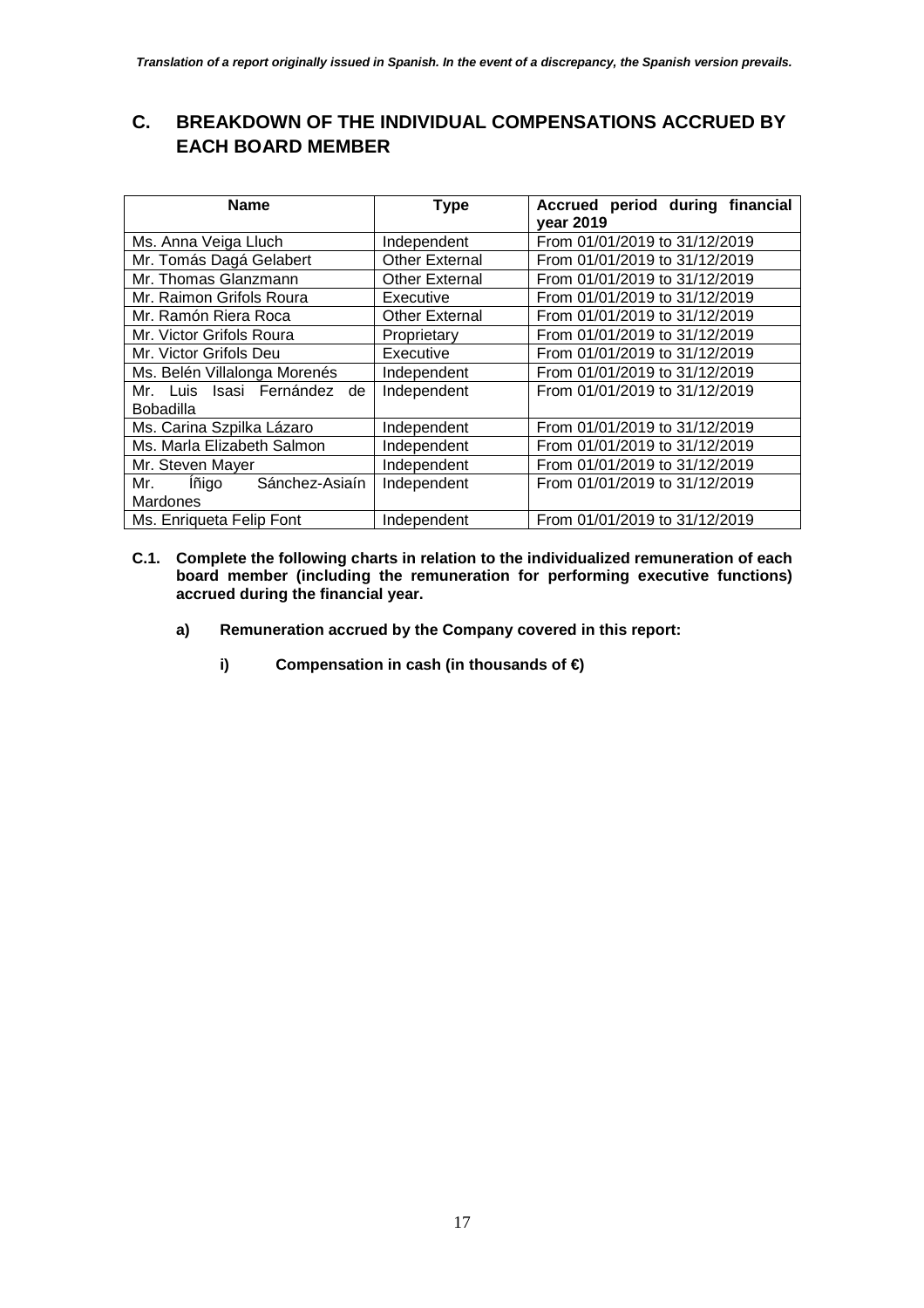| <b>Name</b>                               | <b>Fixed</b><br>remuneration | <b>Allowances</b> | <b>Remuneration</b><br>for belonging<br>to committees<br>of the Board | <b>Salary</b>    | <b>Short term</b><br>variable<br>remuneration | Long term<br>variable<br>remuneration | <b>Compensations</b> | Other<br>concepts | <b>Total</b><br>year<br>2019 | <b>Total</b><br>year<br>2018 |
|-------------------------------------------|------------------------------|-------------------|-----------------------------------------------------------------------|------------------|-----------------------------------------------|---------------------------------------|----------------------|-------------------|------------------------------|------------------------------|
| ANNA VEIGA LLUCH                          | 50                           | $\pmb{0}$         | $\mathbf 0$                                                           | $\pmb{0}$        | $\mathbf 0$                                   | $\mathbf 0$                           | 0                    | $\mathbf 0$       | 50                           | 100                          |
| TOMÁS DAGÁ GELABERT                       | 0                            | 0                 | $\mathbf 0$                                                           | $\mathbf 0$      | $\mathbf 0$                                   | $\Omega$                              | $\mathbf 0$          | 0                 | $\mathbf 0$                  | 0                            |
| THOMAS GLANZMANN                          | 100                          | 0                 | $\mathbf 0$                                                           | $\mathbf 0$      | $\mathbf 0$                                   | $\mathbf 0$                           | 0                    | 220               | 320                          | 844                          |
| <b>RAIMON GRIFOLS ROURA</b>               | 855                          | 0                 | $\mathbf 0$                                                           | $\mathbf 0$      | 252                                           | $\mathbf 0$                           | 0                    | $\mathbf 0$       | 1107                         | 1.084                        |
| <b>RAMON RIERA ROCA</b>                   | 100                          | 0                 | $\mathbf 0$                                                           | $\mathbf 0$      | $\mathbf 0$                                   | $\Omega$                              | $\mathbf 0$          | $\Omega$          | 100                          | 962                          |
| <b>VICTOR GRIFOLS ROURA</b>               | 965                          | 0                 | $\pmb{0}$                                                             | $\boldsymbol{0}$ | $\mathbf 0$                                   | $\mathbf 0$                           | 0                    | $\mathbf 0$       | 965                          | 965                          |
| <b>VICTOR GRIFOLS DEU</b>                 | 855                          | 0                 | $\mathbf 0$                                                           | $\mathbf 0$      | 183                                           | $\mathbf 0$                           | 0                    | $\mathbf 0$       | 1038                         | 747                          |
| <b>BELÉN VILLALONGA</b><br><b>MORENÉS</b> | 100                          | 0                 | 25                                                                    | $\mathbf 0$      | $\mathbf 0$                                   | $\Omega$                              | $\mathbf 0$          | $\Omega$          | 125                          | 129                          |
| LUIS ISASI FERNÁNDEZ<br>DE BOBADILLA      | 100                          | $\Omega$          | 25                                                                    | $\mathbf 0$      | $\mathbf 0$                                   | $\Omega$                              | 0                    | $\Omega$          | 125                          | 125                          |
| CARINA SZPILKA LÁZARO                     | 100                          | 0                 | 50                                                                    | $\mathbf 0$      | $\mathsf{O}\xspace$                           | $\mathbf 0$                           | 0                    | $\mathbf 0$       | 150                          | 146                          |
| <b>MARLA ELIZABETH</b><br><b>SALMON</b>   | 100                          | 0                 | 50                                                                    | $\mathbf 0$      | $\mathbf 0$                                   | $\mathbf 0$                           | $\mathbf 0$          | $\mathbf 0$       | 150                          | 150                          |
| <b>STEVEN MAYER</b>                       | 100                          | $\mathbf 0$       | 25                                                                    | $\mathbf 0$      | $\mathsf{O}\xspace$                           | $\Omega$                              | 0                    | $\Omega$          | 125                          | 125                          |
| ÍÑIGO SÁNCHEZ-ASIAÍN<br><b>MARDONES</b>   | 100                          | 0                 | 50                                                                    | $\mathbf 0$      | 0                                             | $\mathbf 0$                           | 0                    | 0                 | 150                          | 150                          |
| <b>ENRIQUETA FELIP FONT</b>               | 50                           | $\Omega$          | $\mathbf 0$                                                           | $\mathbf 0$      | $\mathbf 0$                                   | $\mathbf 0$                           | $\mathbf 0$          | 0                 | 50                           | $\mathbf 0$                  |

Observations: It is worth mentioning that Ms. Enriqueta Felip Font was appointed as independent director on 24 May 2019, date on which the resignation of Ms. Anna Veiga Lluch as independent director became effective. Therefore, both directors have received the proportional part of their remuneration as directors in the period of 2019 in which they held the position.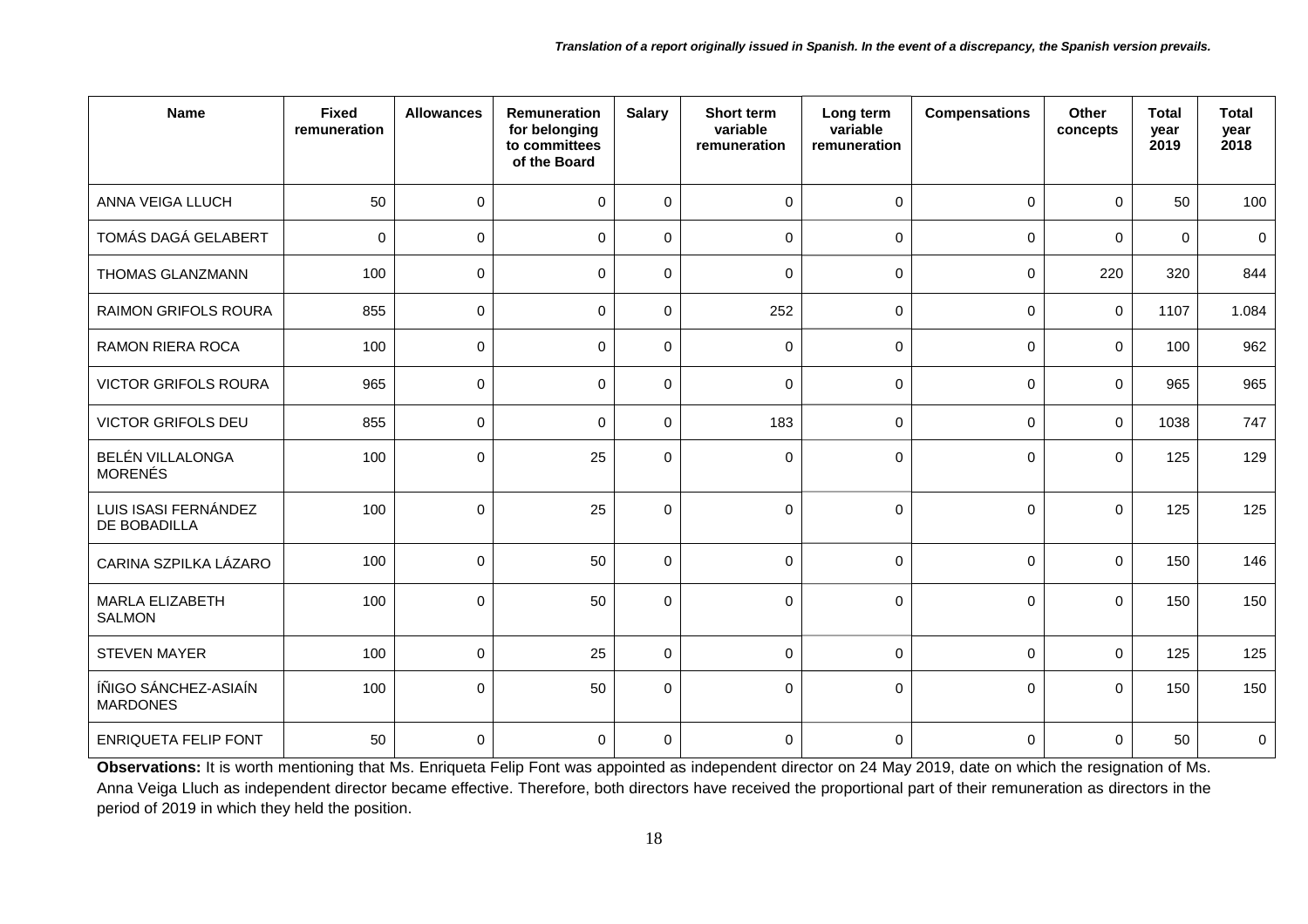**ii) Chart showing the movements in the remuneration systems based on shares and gross benefit from consolidated shares or financial instruments.**

| <b>Name</b>                | Name of<br>scheme | <b>Financial instruments at</b><br>the beginning of the<br>financial year 2019 |                                | <b>Financial instruments</b><br>granted during the<br>financial year 2019 |                                |                       | Financial instruments consolidated during the financial year 2019 | <b>Instruments</b><br>expired and<br>not<br>exercised | Options at the end of the<br>financial year 2019                                              |                       |                       |                                |     |  |  |  |
|----------------------------|-------------------|--------------------------------------------------------------------------------|--------------------------------|---------------------------------------------------------------------------|--------------------------------|-----------------------|-------------------------------------------------------------------|-------------------------------------------------------|-----------------------------------------------------------------------------------------------|-----------------------|-----------------------|--------------------------------|-----|--|--|--|
|                            |                   | No. of<br>instruments                                                          | No. of<br>equivalent<br>shares | No. of<br>instruments                                                     | No. of<br>equivalent<br>shares | No. of<br>instruments | No. of<br>equivalent/consolidated<br>shares                       | Price of<br>consolidated<br>shares                    | Gross profit on<br>consolidated shares<br>or financial<br>instruments<br>(thousands of euros) | No. of<br>instruments | No. of<br>instruments | No. of<br>equivalent<br>shares |     |  |  |  |
| Raimon<br>Grifols<br>Roura | <b>RSU</b>        | 32,305                                                                         | 32,305                         | 21,718                                                                    | 21,718                         | 9,964                 | 9,964                                                             | 16.96                                                 | 169                                                                                           |                       | 44,059                | 44,059                         |     |  |  |  |
| Ramón<br>Riera<br>Roca     | <b>RSU</b>        | 23,752                                                                         | 23,752                         |                                                                           |                                | 23,752                | 23,752                                                            | 16.96                                                 | 403                                                                                           |                       |                       |                                |     |  |  |  |
| Victor<br>Grifols<br>Roura | <b>RSU</b>        | 31,609                                                                         | 31,609                         |                                                                           |                                | 31,609                |                                                                   |                                                       |                                                                                               |                       | 31,609                | 16.96                          | 536 |  |  |  |
| Victor<br>Grifols<br>Deu   | <b>RSU</b>        | 22,824                                                                         | 22,824                         | 15,814                                                                    | 15,814                         | 10,257                | 10,257                                                            | 16.96                                                 | 174                                                                                           |                       | 28,381                | 28,381                         |     |  |  |  |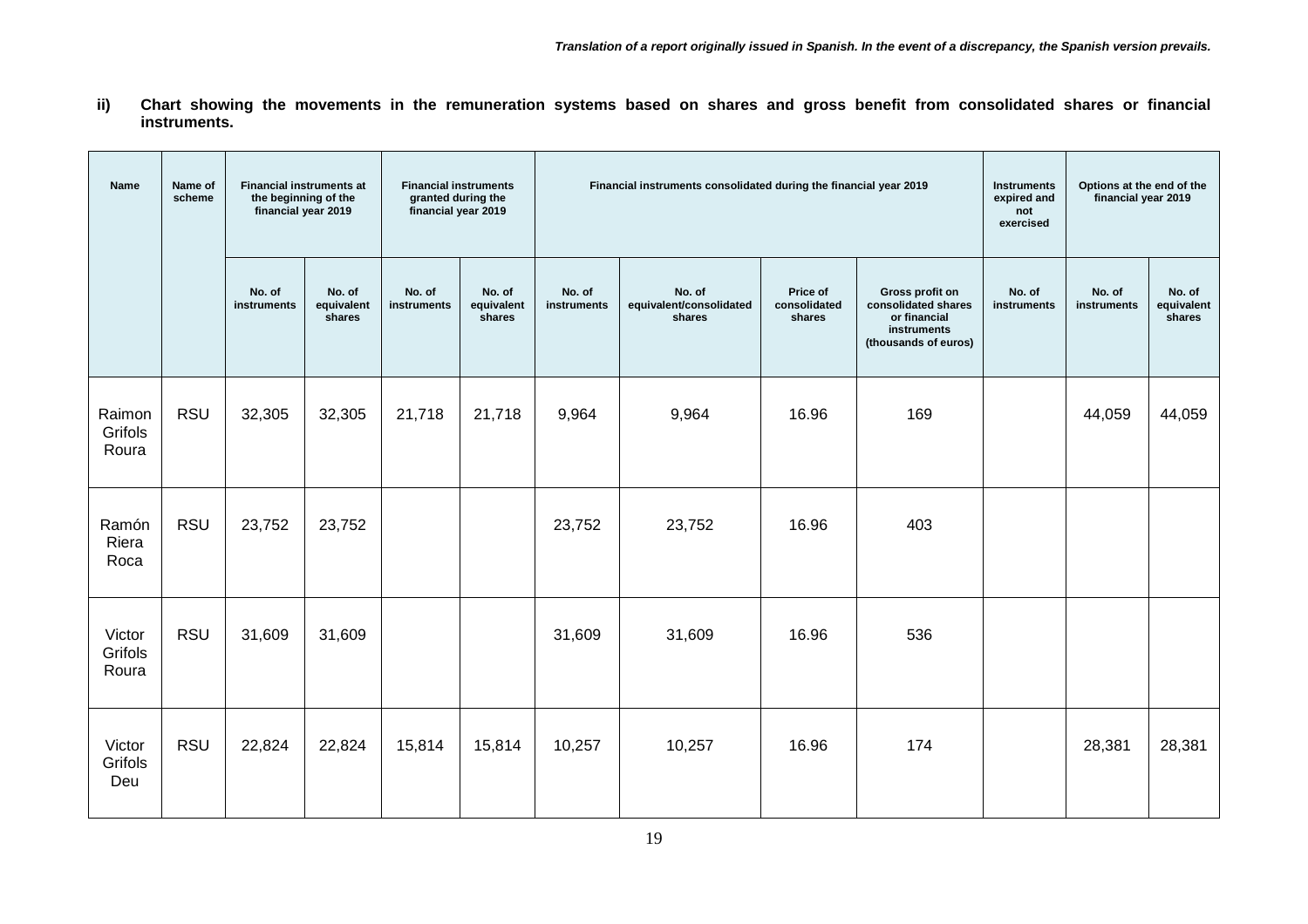### **iii) Long- term saving systems**

There are no long-term saving systems.

### **iv) Details of other items**

There are no other items.

### **b) Remuneration accrued by board members of the company due to them being on boards in other companies of the group:**

### **i) Compensation in cash (in thousands of €)**

There are no compensation in cash.

### **ii) Share-based payment systems**

There are no share-based payment systems.

### **iii) Long-term savings schemes**

There are no long-term saving schemes.

### **iv) Other concepts (in thousands of euros)**

There are no other concepts.

### **c) Summary of compensations (in thousands of euros):**

The amounts corresponding to all remuneration concepts included in this report that have been accrued by the board member must be included in the summary, in thousands of euros.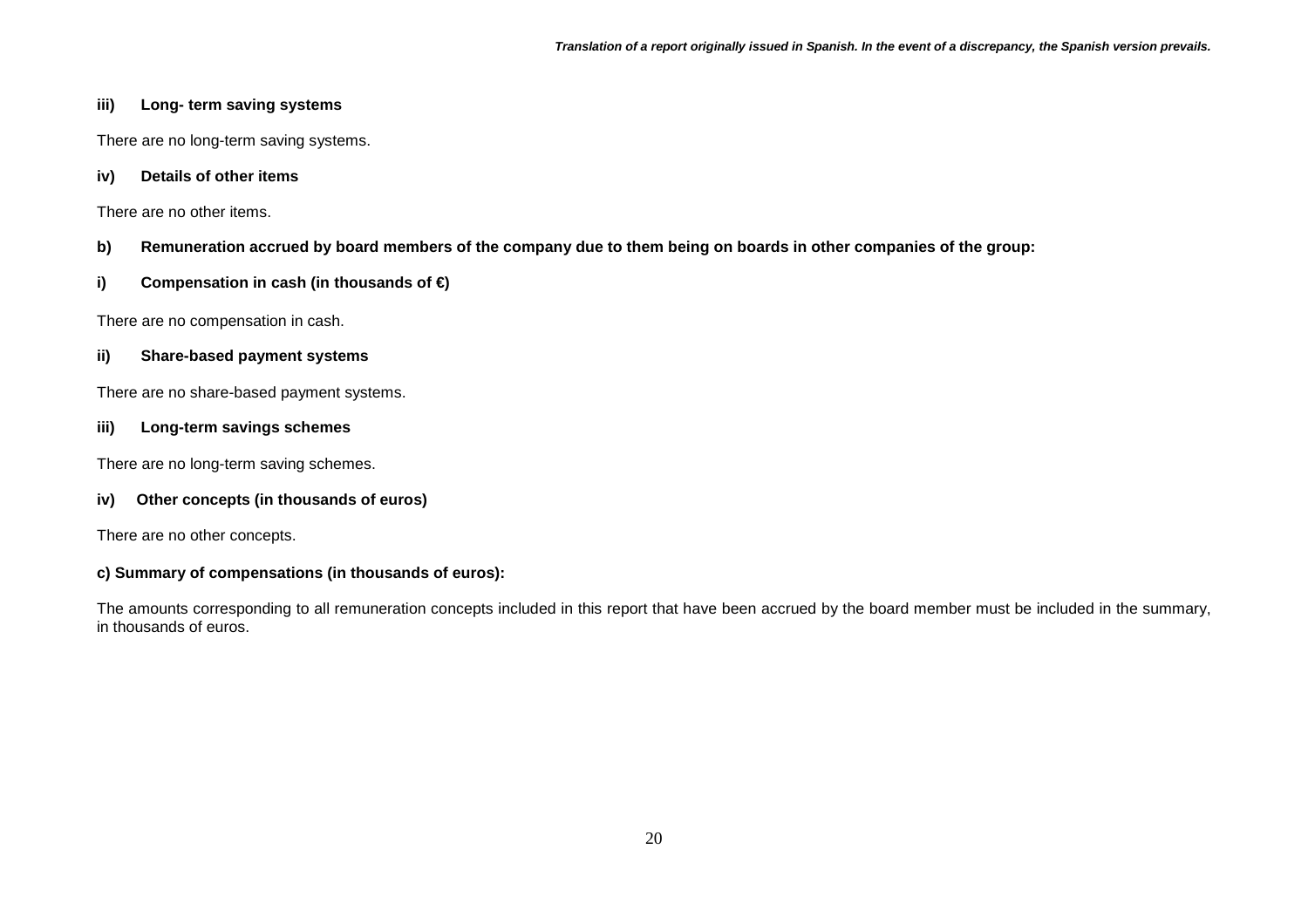| Name                                                                      |                                         | Compensation accrued in the group's companies                                      |                                           |                                       |                                                   |                                         |                                                                             |                                           |                                       |                                                    |
|---------------------------------------------------------------------------|-----------------------------------------|------------------------------------------------------------------------------------|-------------------------------------------|---------------------------------------|---------------------------------------------------|-----------------------------------------|-----------------------------------------------------------------------------|-------------------------------------------|---------------------------------------|----------------------------------------------------|
|                                                                           | <b>Total</b><br>remuneration in<br>cash | <b>Gross profit</b><br>on<br>consolidated<br>shares or<br>financial<br>instruments | <b>Savings</b><br>systems<br>remuneration | Remuneration<br>for other<br>concepts | <b>Total</b><br>financial<br>vear 2019<br>company | <b>Total</b><br>remuneration in<br>cash | Gross profit<br>on<br>consolidated<br>shares or<br>financial<br>instruments | <b>Savings</b><br>systems<br>remuneration | Remuneration<br>for other<br>concepts | <b>Total</b><br>financial<br>year<br>2019<br>group |
| ANNA VEIGA LLUCH                                                          | 50                                      | $\mathbf 0$                                                                        | $\mathbf 0$                               | $\mathbf 0$                           | 50                                                | 0                                       | $\mathbf 0$                                                                 | $\mathbf 0$                               | $\mathbf 0$                           | $\mathbf 0$                                        |
| TOMÁS DAGÁ GELABERT                                                       | $\mathbf 0$                             | $\Omega$                                                                           | $\Omega$                                  | $\Omega$                              | $\Omega$                                          | 0                                       | $\mathbf 0$                                                                 | $\Omega$                                  | $\Omega$                              | $\mathbf 0$                                        |
| THOMAS GLANZMANN                                                          | 320                                     | $\mathbf 0$                                                                        | $\mathbf 0$                               | $\mathbf 0$                           | 320                                               | 0                                       | $\mathbf 0$                                                                 | $\Omega$                                  | $\Omega$                              | $\mathbf 0$                                        |
| <b>RAIMON GRIFOLS ROURA</b>                                               | 1,107                                   | 169                                                                                | $\mathbf 0$                               | $\Omega$                              | 1,276                                             | 0                                       | $\mathbf 0$                                                                 | $\mathbf 0$                               | $\Omega$                              | $\mathbf 0$                                        |
| RAMON RIERA ROCA                                                          | 100                                     | 403                                                                                | $\mathbf 0$                               | $\mathbf 0$                           | 503                                               | 0                                       | $\mathbf 0$                                                                 | $\mathbf 0$                               | $\Omega$                              | $\mathbf 0$                                        |
| <b>VICTOR GRIFOLS ROURA</b>                                               | 965                                     | 536                                                                                | $\mathbf 0$                               | $\mathbf 0$                           | 1,501                                             | 0                                       | $\mathbf 0$                                                                 | $\mathbf 0$                               | $\mathbf 0$                           | $\mathbf 0$                                        |
| VICTOR GRIFOLS DEU                                                        | 1,038                                   | 174                                                                                | $\mathbf 0$                               | $\mathbf 0$                           | 1,212                                             | 0                                       | $\mathbf 0$                                                                 | $\mathbf 0$                               | $\Omega$                              | $\mathbf 0$                                        |
| BELÉN VILLALONGA MORENÉS                                                  | 125                                     | $\mathbf 0$                                                                        | $\mathbf 0$                               | $\mathbf 0$                           | 125                                               | 0                                       | $\mathbf 0$                                                                 | $\mathbf 0$                               | $\mathbf 0$                           | $\mathbf 0$                                        |
| FERNÁNDEZ<br><b>LUIS</b><br><b>ISASI</b><br><b>DE</b><br><b>BOBADILLA</b> | 125                                     | $\Omega$                                                                           | $\Omega$                                  | $\Omega$                              | 125                                               | 0                                       | $\Omega$                                                                    | $\Omega$                                  | $\Omega$                              | $\Omega$                                           |
| CARINA SZPILKA LÁZARO                                                     | 150                                     | $\mathbf 0$                                                                        | $\mathbf 0$                               | $\mathbf 0$                           | 150                                               | 0                                       | $\mathbf 0$                                                                 | $\Omega$                                  | $\Omega$                              | $\mathbf 0$                                        |
| MARLA ELIZABETH SALMON                                                    | 150                                     | $\mathbf 0$                                                                        | $\mathbf 0$                               | $\mathbf 0$                           | 150                                               | 0                                       | 0                                                                           | $\mathbf 0$                               | $\mathbf 0$                           | 0                                                  |
| <b>STEVEN MAYER</b>                                                       | 125                                     | 0                                                                                  | $\mathbf 0$                               | $\mathbf 0$                           | 125                                               | 0                                       | $\mathbf 0$                                                                 | $\Omega$                                  | $\Omega$                              | $\mathbf 0$                                        |
| ÍÑIGO SÁNCHEZ-ASIAÍN MARDONES                                             | 150                                     | $\mathbf 0$                                                                        | $\mathbf 0$                               | $\mathbf 0$                           | 150                                               | 0                                       | $\mathbf 0$                                                                 | $\Omega$                                  | $\Omega$                              | $\mathbf 0$                                        |
| <b>ENRIQUETA FELIP FONT</b>                                               | 50                                      | $\mathbf 0$                                                                        | $\mathbf 0$                               | $\mathbf 0$                           | 50                                                | 0                                       | $\mathbf 0$                                                                 | $\mathbf 0$                               | $\Omega$                              | $\mathbf 0$                                        |
| <b>TOTAL</b>                                                              | 4,455                                   | 1,282                                                                              | $\bf{0}$                                  | $\mathbf 0$                           | 5,737                                             | 0                                       | $\bf{0}$                                                                    | $\bf{0}$                                  | $\mathbf{0}$                          | 0                                                  |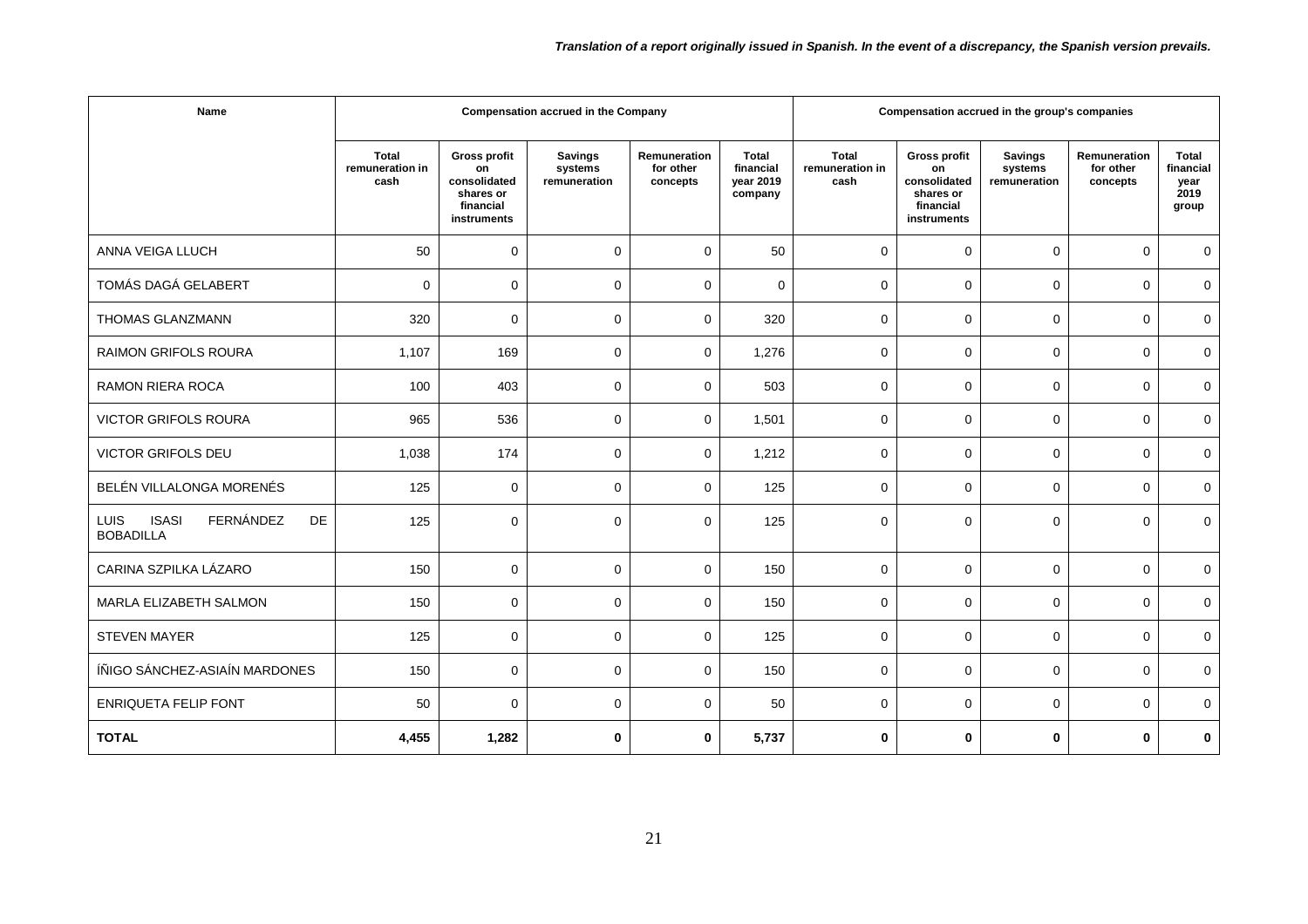### **D. OTHER INFORMATION OF INTEREST**

If there are any other relevant aspects in this area, which are related to board member remuneration, that may have not been included in the other sections of this report, but which may necessarily have to be included to have more complete and reasoned information on the remuneration structure and practices of the company in relation to its board members, detail these briefly.

- (1) It is worth mentioning that Ms. Enriqueta Felip Font was appointed as independent director on 24 May 2019, date on the resignation of Ms. Anna Veiga Lluch as independent director became effective. Therefore, both directors have received the proportional part of their remuneration as directors in the period of 2019 in which they held the position.
- (2) The total amount received by the director as fixed and variable remuneration in cash has been included in section (C)1(a)(i), under the section "Total year 2019".
- (3) In section  $(C)1(a)(i)$ , it should be noted that during financial year 2019 the consultancy agreement entered by and between the Company and the director Mr. Thomas Glanzmann was in force from January until March 2019. He has received for this period a remuneration of 220 (in thousands of euros).
- (4) It is important to provide a more detailed explanation on the content of the tables in paragraphs  $(C)1(a)(i)$  and  $(C) 1(c)$  relating to the remuneration of the non-executive Chairman:
	- As has been repeatedly specified in this report, during financial year 2019, the non-executive Chairman received a remuneration of 965 (in thousands of euros), but he did not receive variable remuneration due to his "non-executive" category.
	- However, during financial year 2019, the non-executive Chairman was paid for other concepts that were related to previous financial years in which he had an executive role, and more specifically, in 2019, the RSU allocated during the financial year 2017, which had a vesting period of 2 years and 1 day, vested. Therefore, in 2019 he was awarded Class B shares with an equivalent value of 536 (in thousands of euros).

The above explains why he received a total remuneration of 1,501 (in thousands of euros).

- (5) It is important to provide a more detailed explanation, as well, on the content of the tables in paragraphs  $(C)1(a)(i)$  and  $(C)1(c)$  relating to the executive directors and the director Mr. Ramón Riera:
	- The executive directors have been paid their salary, in addition to a bonus, in cash, as detailed in section (2) above; and
	- In the case of the directors Raimon Grifols Roura and Víctor Grifols Deu, during financial year 2019, the RSU which were allocated in financial year 2017 and had a vesting period of 2 years and 1 day, vested. Therefore, in 2019 both of them were awarded Class B shares with an equivalent value of 169 and 174 (in thousands of euros), respectively.
	- During financial year 2019, Mr. Ramón Riera was paid for other concepts that were related to previous financial years in which he had an executive role, and more specifically, in 2019, the RSU allocated during the financial year 2017, which had a vesting period of 2 years and 1 day, vested. Therefore, in 2019 he was awarded Class B shares with an equivalent value of 403 (in thousands of euros).